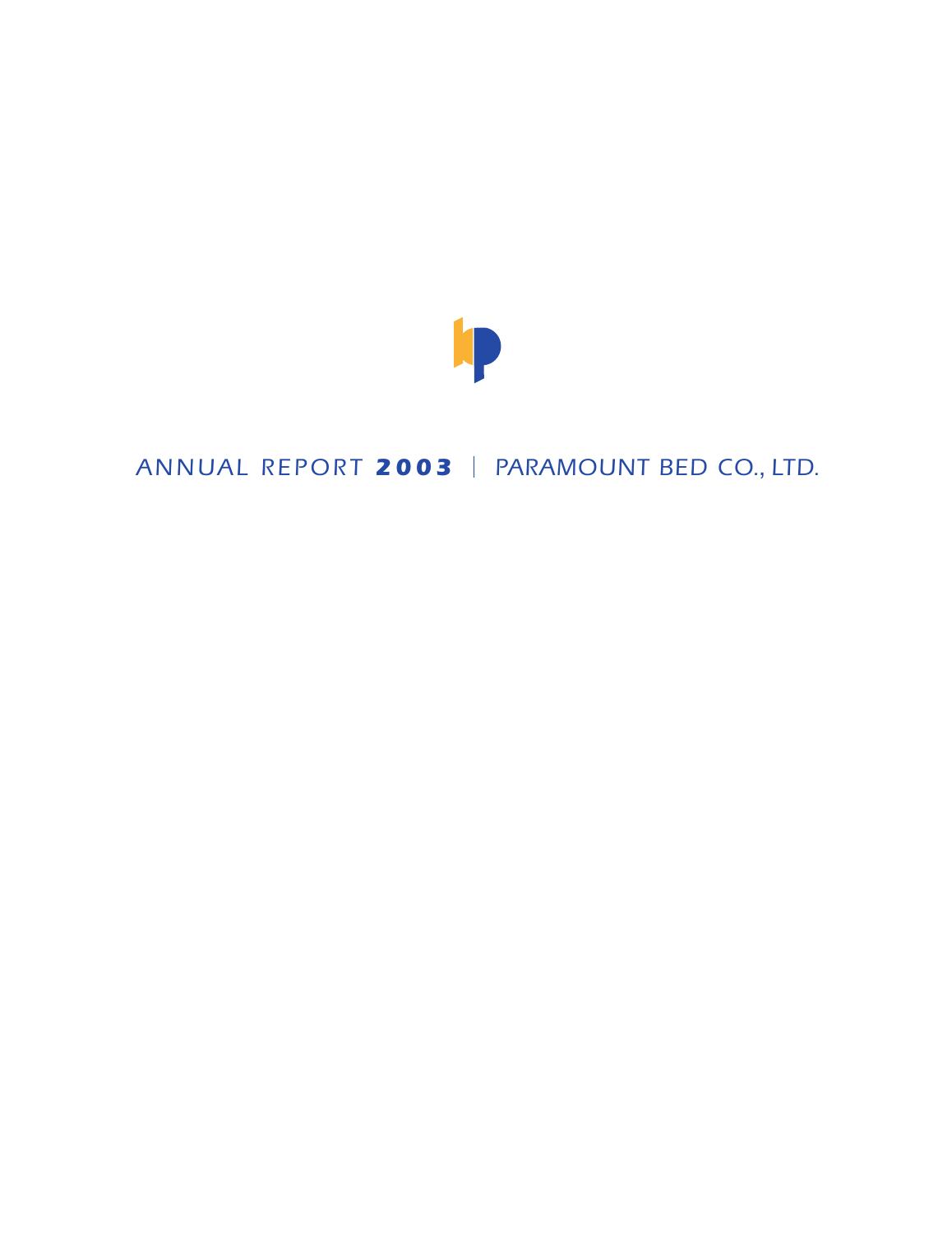### *Statement:*

# *As Human*, *for Human*

Paramount Bed Co., Ltd. founded in 1947, is a pioneer in the field of medical beds. Using its own unique integrated production system, it has been providing products designed not only to improve conditions for convalescing patients, but also to facilitate the work of caregivers for more than half a century. With the ageing of the Japanese population, it has expanded its scope of business to cover facilities for the elderly and home nursing care in recent years, developing home-care beds and various other types of welfare equipment. These initiatives are in line with Paramount Bed's goal of creating a patientfriendly healthcare environment.

The Paramount Bed group consists of Paramount Bed and 2 consolidated subsidiaries (as of March 31, 2003). In the fiscal year to March 2003, it had net sales of ¥45,774 million, operating income of ¥5,891 million and net income of ¥3,127 million. Paramount Bed is Japan's leading maker of medical beds and has acquired a strong reputation, as reflected in its domestic market share of 70% (PB estimate).

#### *Contents*

- **2** Financial Highlights
- **3** To Our Shareholders
- **7** Product Line-up
- **9** Special Feature
- **10** Six-year Summary
- **11** Business Review in Fiscal 2003
- **13** Consolidated Balance Sheets
- **15** Consolidated Statements of Income
- **16** Consolidated Statements of Shareholders' Equity

#### **Disclaimer Regarding Forward-Looking Statements**

The information contained in this annual report is given for the sole purpose of providing information regarding the business performance of<br>Paramount Bed Co., Ltd. during the fiscal year ended March 31, 2003, and is not i the Company. Any statements with respect to Paramount Bed's current plans, strategies and forecasts are forward-looking statements based upon information available as of March 31, 2003, and involve known and unknown risks and uncertainties. Actual events and results may differ materially from those anticipated in these statements.

- **17** Consolidated Statements of Cash Flows
- **18** Notes to Consolidated Financial Statements
- **24** Independent Auditors' Report
- **25** Corporate History
- **26** Corporate Information
- Corporate Data

Board of Directors and Corporate Auditors Shareholder Information

Network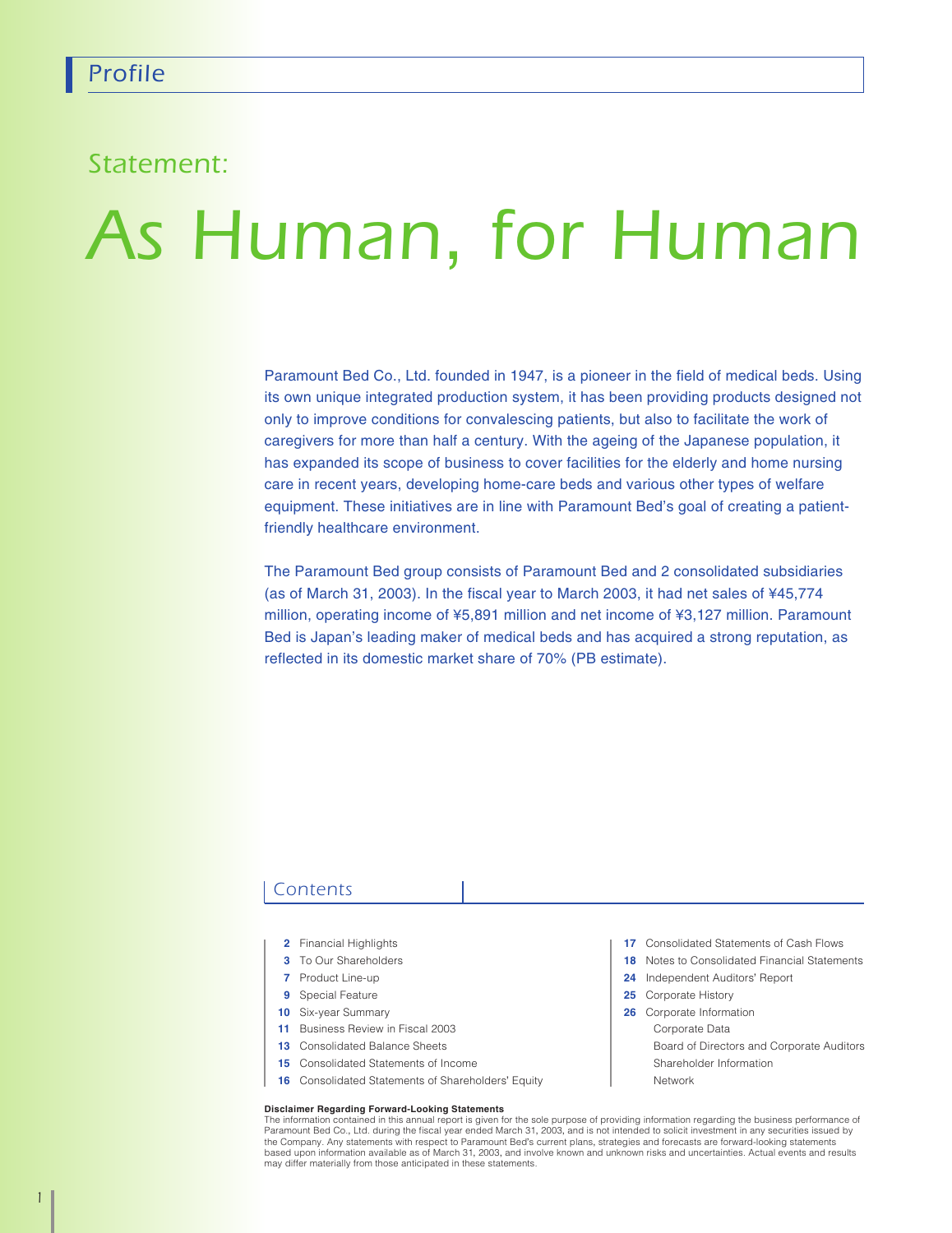|                            |             | Millions of yen | Thousands of U.S.dollars |  |  |
|----------------------------|-------------|-----------------|--------------------------|--|--|
|                            | 2003        | 2002            | 2003                     |  |  |
| For the year:              |             |                 |                          |  |  |
| Net sales                  | ¥<br>45,774 | ¥<br>45,153     | \$<br>380,815            |  |  |
| Operating income           | 5,891       | 4,786           | 49,010                   |  |  |
| Income before income taxes | 5,521       | 4,326           | 45,932                   |  |  |
| Net income                 | 3,127       | 2,498           | 26,015                   |  |  |
| Per share data (yen):      |             |                 |                          |  |  |
| Net income                 | 98.29       | 77.69           | 0.82                     |  |  |
| Total shareholders' equity | 1,945.48    | 1,882.47        | 16.19                    |  |  |
| At year-end:               |             |                 |                          |  |  |
| Total assets               | 74,331      | 72,822          | 618,394                  |  |  |
| Total shareholders' equity | 61,148      | 59,442          | 508,719                  |  |  |

Note:The U.S dollar amounts have been translated from yen, for convenience only, at the rate of ¥120.20 to U.S.\$1, the approximate exchange rate at March 31, 2003.



**Net income** Millions of yen





**Total shareholders'** equity Millions of yen 1999 2000 2001 2002 39,281 <sup>55</sup>,<sup>021</sup> <sup>57</sup>,<sup>753</sup> 59,442 **61,148** 0 20,000 40,000 60,000 **2003**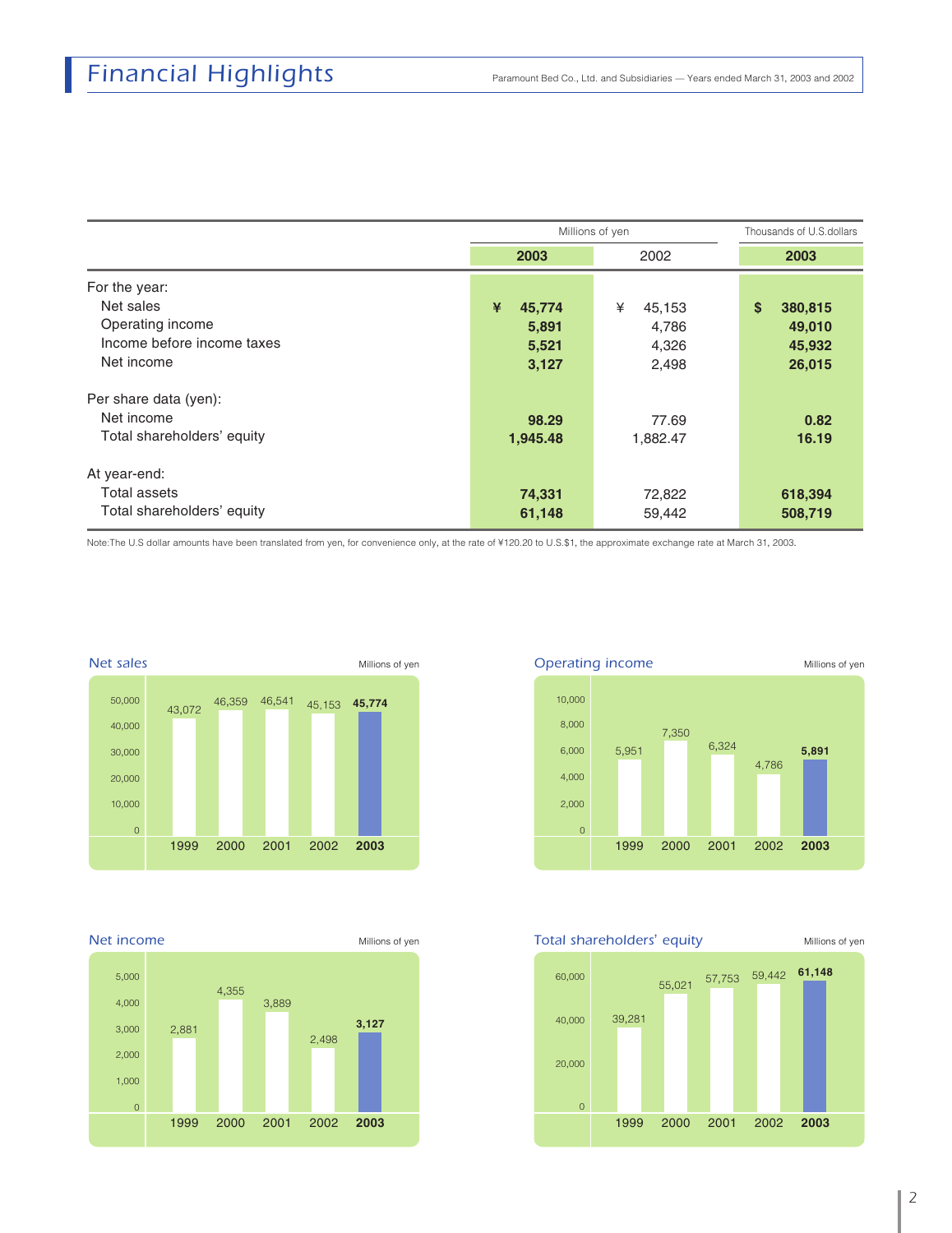## *Striving for stable and sustainable growth through proactive marketing promotion and new business development*



**Kenji Kimura** President and Representative Director

#### *Increase of sales and profits in severe business conditions*

In fiscal 2003 (year ended March 31, 2003), the harsh business climate continued. In the healthcare sector, measures to reduce Japan's medical expenditures have been implemented by downward revisions in medical treatment fees as well as increases in the personal contribution of medical fees that senior citizens must shoulder themselves. In the welfare sector, fees for nursing-care services have been revised.

In such an adverse environment, the Paramount Bed group has made efforts to reduce costs by boosting efficiency in the production and logistics systems in the past two years or so, so that production and marketing match market trends. Due to these efforts, we have seen growth in both sales and profits for the fiscal year under review (April 1, 2002 - March 31, 2003), as net sales posted ¥45,774 million, up 1.4%, year on year, with operating income at ¥5,891 million, up 23.1%, year on year, and net income of ¥3,127 million, up 25.2%, year on year.

Accordingly, an annual dividend of ¥24 per share was decided for the current term. We will continue to maintain the distribution of annual dividend of ¥24 per share, while further expanding business domains and increasing retained earnings.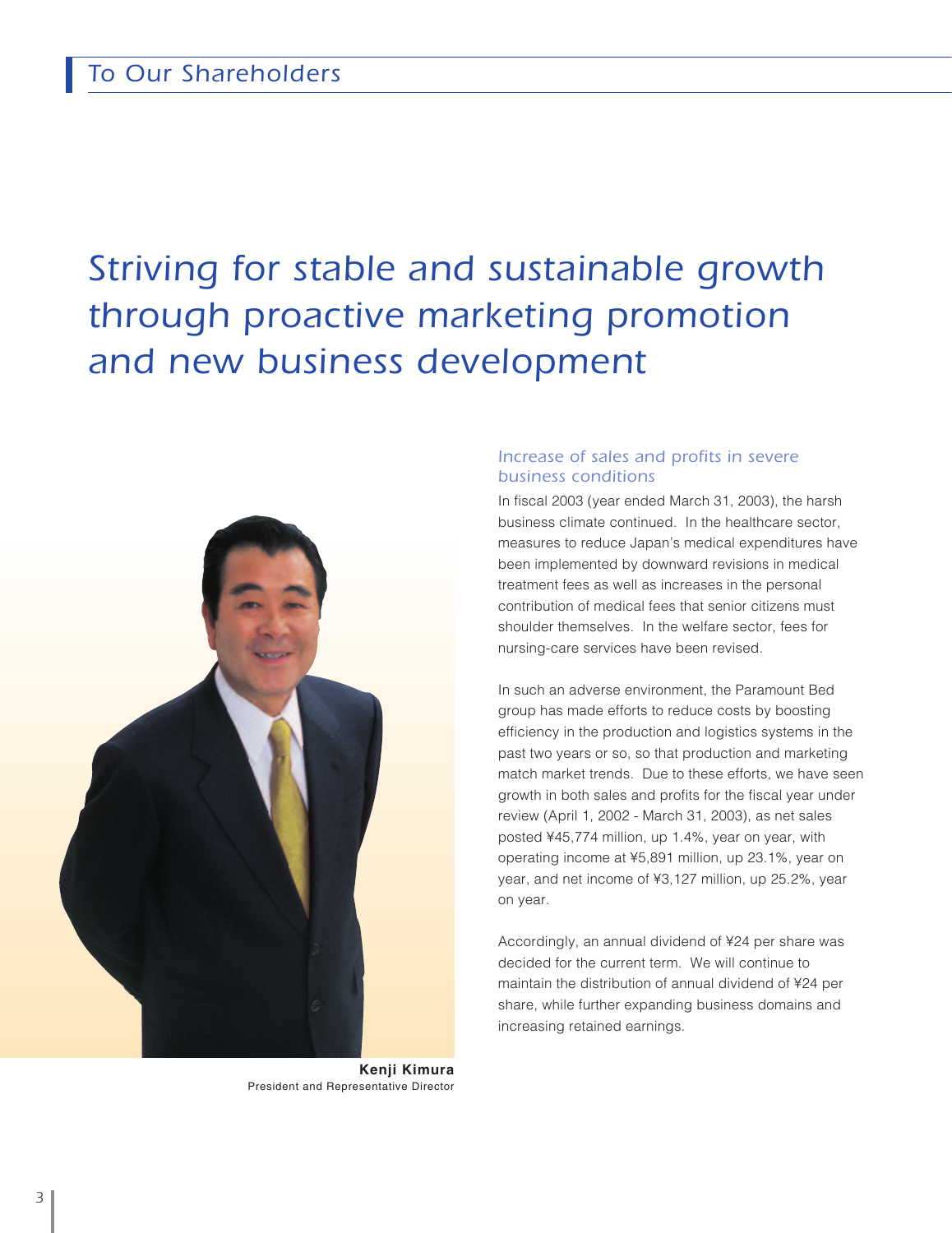In order to ensure and reinforce the rationality, legitimacy and transparency of our management, we have consolidated our management organization and carried out the necessary policy measures.

The board of directors currently consists of six members. The board meets once a month to facilitate quick decision-making on important management issues, such as compliance with corporate provisions. There are four corporate auditors, including two from outside. They attend every board meeting to offer opinions, and conduct audits on the execution of the directors' duties.

In addition, we introduced an operating officer system in June 2001 to clarify authority and responsibility in executing business operations. Under the supervision of the board of directors, six operating officers endeavor to provide smooth and reliable management operations.

#### *Commitment to corporate governance New business development leveraging the comprehensive strength and advantages of the Paramount Bed group*

The Paramount Bed group has made remarkable progress in the medical sector, through extensive experience in supplying its products to medical institutions nationwide. Regarding such experience as one of our assets, we have internally considered the development of new business as a means to cultivate new customers for the last two years. Consequently, we have set up two businesses for the current term.

First, we have entered into the maintenance business. With our high level of technology and network, we set up PARA TECHNO Co. Ltd., a wholly-owned subsidiary, in July 2002. The new company provides comprehensive services, such as sterilization/cleaning, maintenance/repair, and leasing of beds and mattresses. In the medical sector, as there is a great

#### *Topics*

#### *Development of adjustable bed level system, KIND motion*

The function of the backrest raising of the bed used for nursing care on site is one of the essential basic functions for patients' meal assistance, transfer/moving, and assisting patients in getting up. However, sometimes beds do not fit the body or they cause a sensation of pressure when the backrest angle of the bed is raised or lowered. In order to reduce such occurrences, we have developed a comfortable and adjustable bed-

control system: KIND motion. The Metis Series hospital beds equipped with this new system were launched in January 2003.

KIND motion is a highly functional control system utilizing a Kyma line lower frame, which curves gently as the bed is extended, in a wellbalanced manner based on ergonomic design. The Kyma line mechanism has already been developed and put into practical use (global patents pending).



KIND motion system significantly reduces friction or pressure to the body when the backrest angle of the bed is raised or lowered.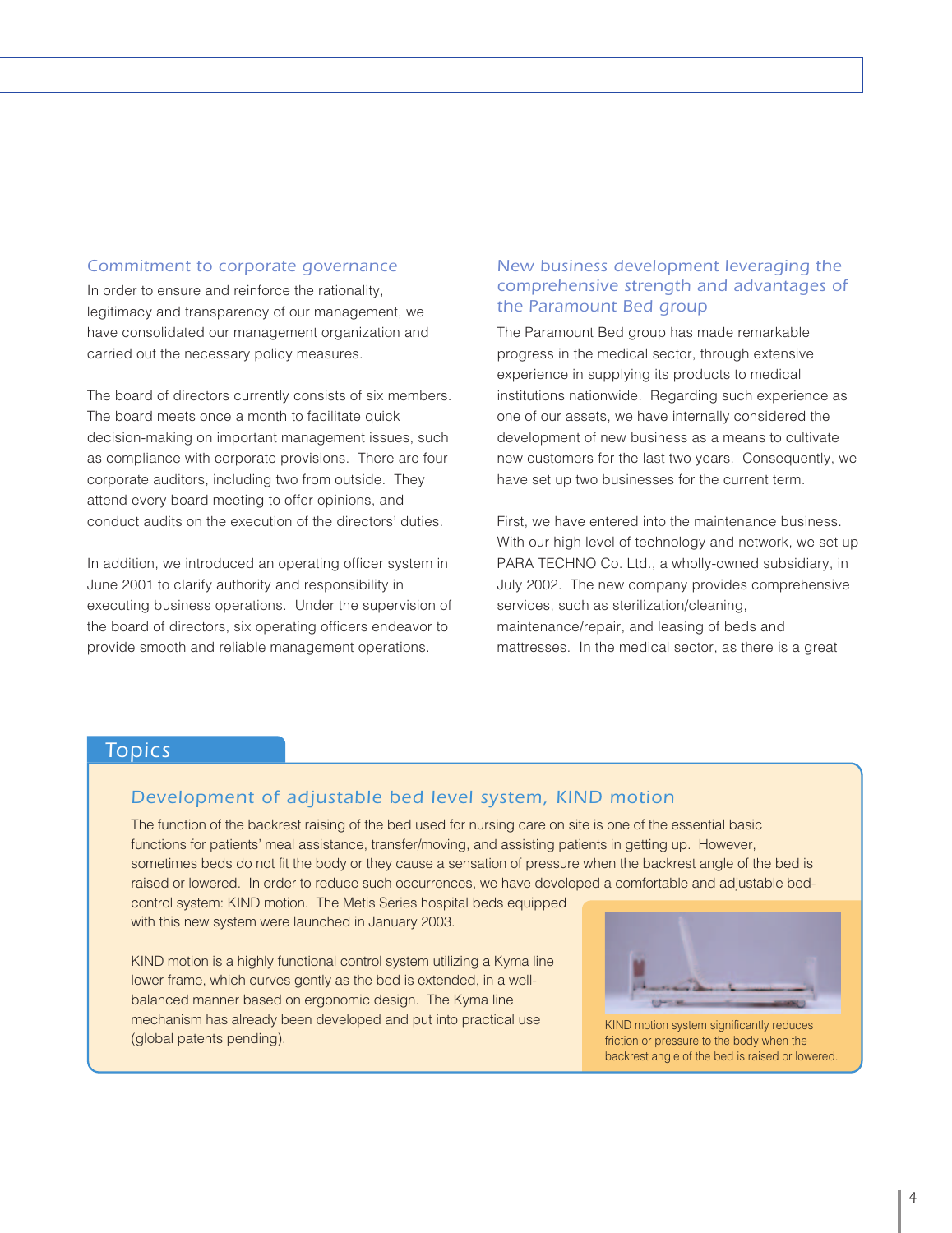need of safety measures, including those against inhospital infection, we expect this business to grow as a promising major business when the service lineup is expanded and specialized.

Second, we have established a new brand called INTIME. Based on the Club Paramount Series on which trial marketing has been conducted for the last three years, INTIME will provide sound sleep and excellent health by offering semi-customized mattresses to match the body weight and preference of each customer. With the aging of society, we will identify the needs of the middle-aged and elderly who seek improvement of quality of life (QOL) in health, and will foster INTIME as one of our new businesses.

#### *Strengthening marketing activities and creating new products to bolster our competitive edge*

As for the outlook for the fiscal year ending March 2004, medical institutions in the healthcare industry are expected to face an increasingly severe business climate, as the government is taking more severe measures to curb Japan's medical expenditures by such means as raising the personal contributions of salaried workers to 30% of total treatment cost in April 2003, a 10% increase. Besides, market segmentation (specialization and sophistication) is advancing, with an increase in classification of hospital beds according to function (general hospital beds and long-term care beds), which was completed in August 2003.

In the sector of welfare for seniors, while the welfare equipment distribution market continues to slightly expand under the nursing care insurance scheme, the market

#### *Topics*

#### *Release of the new brand INTIME*

In order to make a full-scale entry into the bedroom/interior market for the health-conscious consumer, which is quite different from our traditional business lines of healthcare and nursing care, we have created a new brand INTIME, which offers "sound sleep and excellent health." In May 2003, we opened our directly-managed brand shops in three major cities, Tokyo, Osaka and Nagoya.

After three years of trial marketing since the introduction of the electric adjustable bed Club Paramount 5121 in 2000, we have confidently established the new brand INTIME embodying both health and design concepts, intending to advance into new business areas. We will continue to offer various other products besides beds and mattresses optimally designed for making the stay in bed more comfortable.

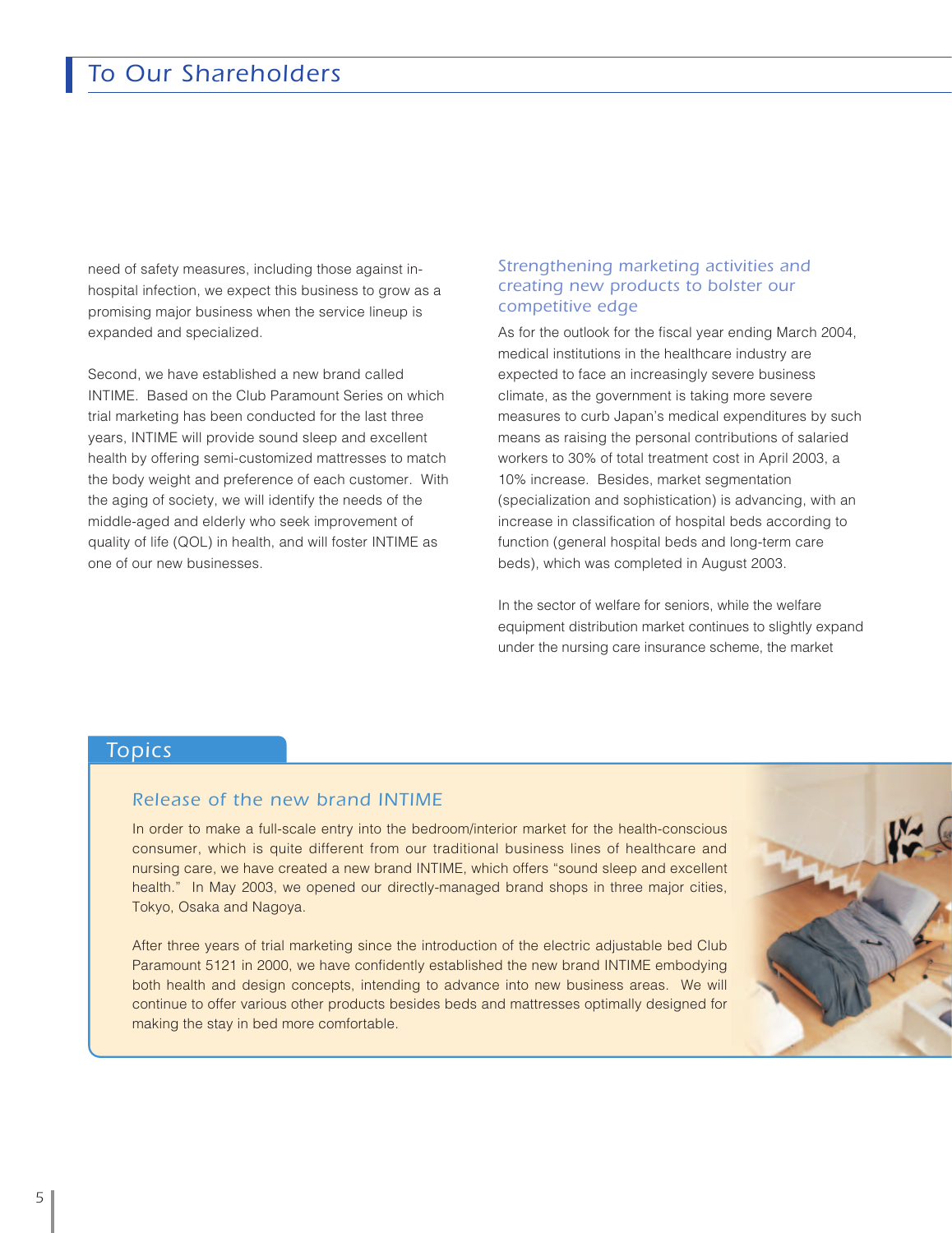structure, currently led mainly by new demands, is expected to shift gradually toward one led by replacement demand. Concurrently, many types of facilities for seniors are steadily increasing as the number of people seeking residency in such facilities is increasing.

In this business climate, it is of primary importance to respond immediately to customers' diversifying needs. We are developing marketing, sales and service activities to create new products that stimulate customers' trust and willingness to purchase, thereby differentiating our products from peers' products in the sector and improving our competitive edge. Furthermore, we strive to consolidate our financial base and to increase profits by reviewing the overall cost structure of the entire Paramount Bed group.

To assess the healthcare industry, our current business area, the market will be likely to expand slowly as the

population is aging rapidly. In order to secure sustainable growth of the Paramount Bed group, we think it vital to engage in the above-mentioned new businesses as well as enter overseas markets. As a first step, we will concentrate our efforts on business development in the medical bed market in China.

July 2003

Kenji Kimura President and Representative Director

*INTIME Kyobashi*





*INTIME 3020*

With some improvements to Club Paramount 5121, INTIME 3020 successfully combines health and design concepts. The newly developed Styleport is adopted for the mattress.

#### *Styleport*

Styleport is a custom-made mattress with its sturdiness tailored to the body weight and preference of each customer. It provides comfort for both stationary sleepers and those who frequently turn over while sleeping.

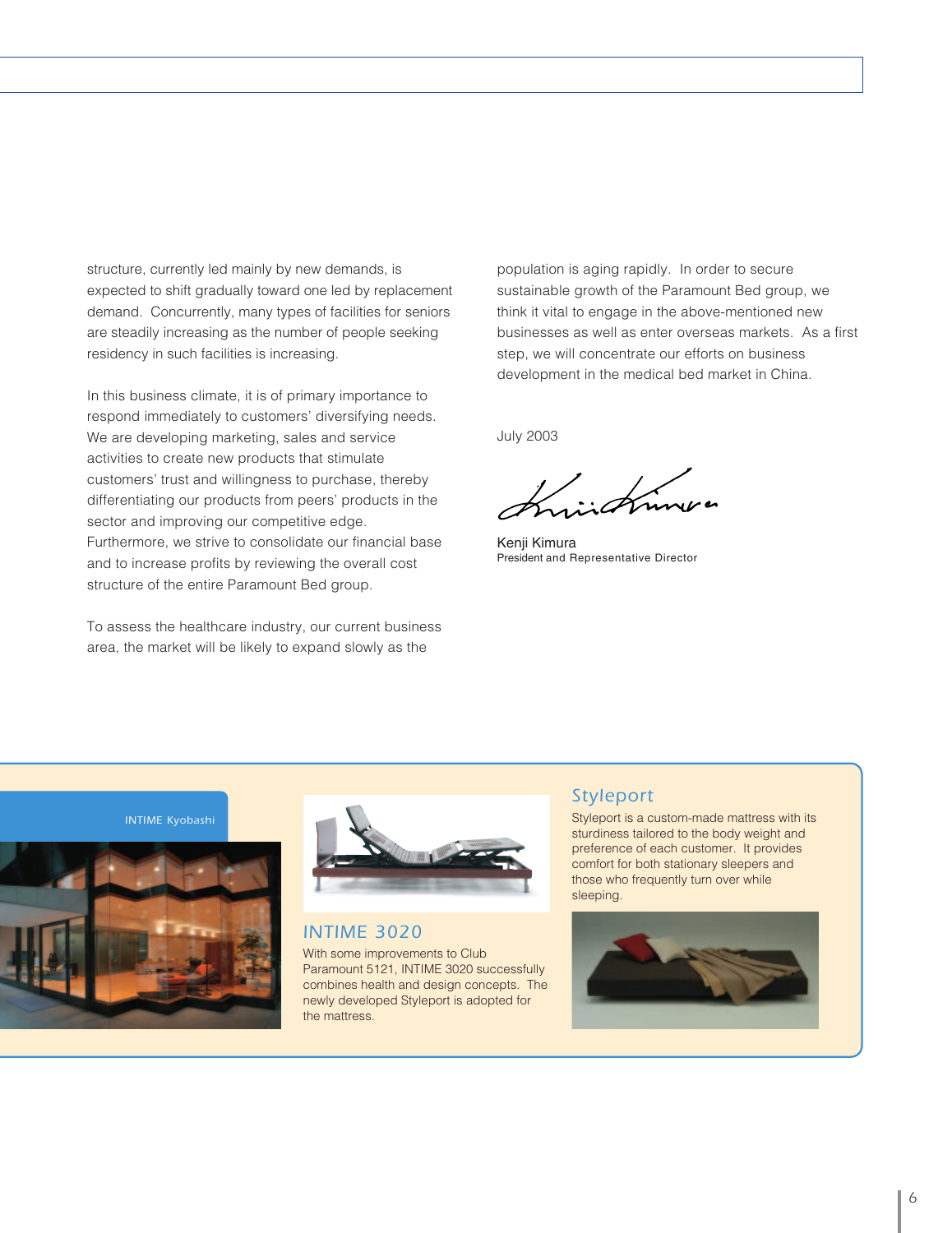### *Product Line-up*

#### *Hospital beds*

Beds must provide safety, comfort and ease of operation. Our hospital bed line offers a full range, from sophisticated to standard models. The KA-6000 Series embodies Paramount Bed's next-generation technology.

#### *Advanced*, *emergency use Acute care (for special rooms)*



KA-8530 ICU Bed



KA-6000 Series



Multi-Purpose Medical Chair



Excellent Series

#### *Beds for elderly-care facilities*

It is important to prevent residents of elderly-care facilities from falling out of bed. Our ultra-low Callisto beds (Callisto Series) reduce the risk of accident in the event of a fall. (Photo shows bed fitted with Thestor shock-absorbing mattress)



Callisto Series



Woody Bed Series

#### *New products*

In the fiscal year ended March 2003, Paramount Bed was proactively introducing new products on the markets.

**KA-8000:** a new, highly functional bed for a variety of uses – from emergency care to intensive care units,

**KY-600 Series:** nursing wagons with improved interface and reduced caster noise **Kyma Aura Bed Mini:** specially designed, for patients not exceeding 1.5m in height (overall length approximately 11cm shorter than the standard bed).







KA-8000 (Emergency/ICU bed) KY-600 Series (nursing wagons) Kyma Aura Bed Mini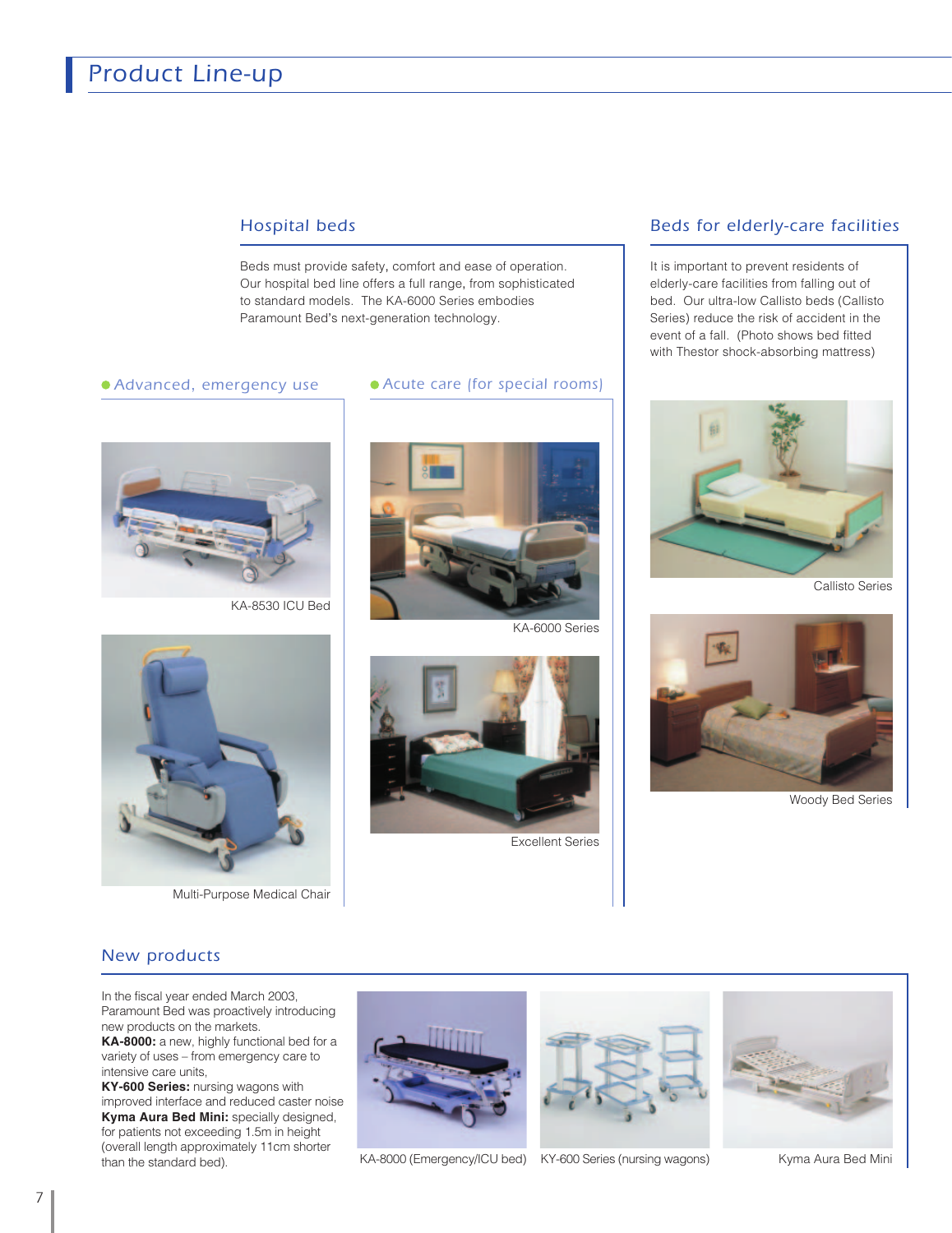#### *Beds for the physically unimpaired (INTIME)*

Everyone spends time in bed, and these models are designed to make sleeping more enjoyable.



Demand for rental home-care beds has grown rapidly since the start of the nursing care insurance program. The Aura 21 Series is designed to cater to varied needs of different users.



Aura 21 Series



Wide Aura Bed



5121 Bed



Relaxing Chair

#### *Other Products*

Scot-klean is a urine collector that automatically activates to collect urine when it detects the presence of urine. The Mobile Electric Nursing Lift assists in moving patients between bed and wheelchair.

This unit is based on an original concept developed by Paramount Bed. We also offer a wide range of bed peripherals, such as drip stands, designed to maximize usability.



KK-330S Wheelchair **Internal Stand** Nursing Lift **Internal Stand** 



Scot-klean





Nursing Lift

### The Accu Max<sup>™</sup>, designed to prevent bedsores, and the versatile Preglar

*Bed peripherals*

*Mattresses*

Mattress, for use in hospitals, elderlycare facilities and home care.



Preglar Mattress



Accu Max<sup>™</sup>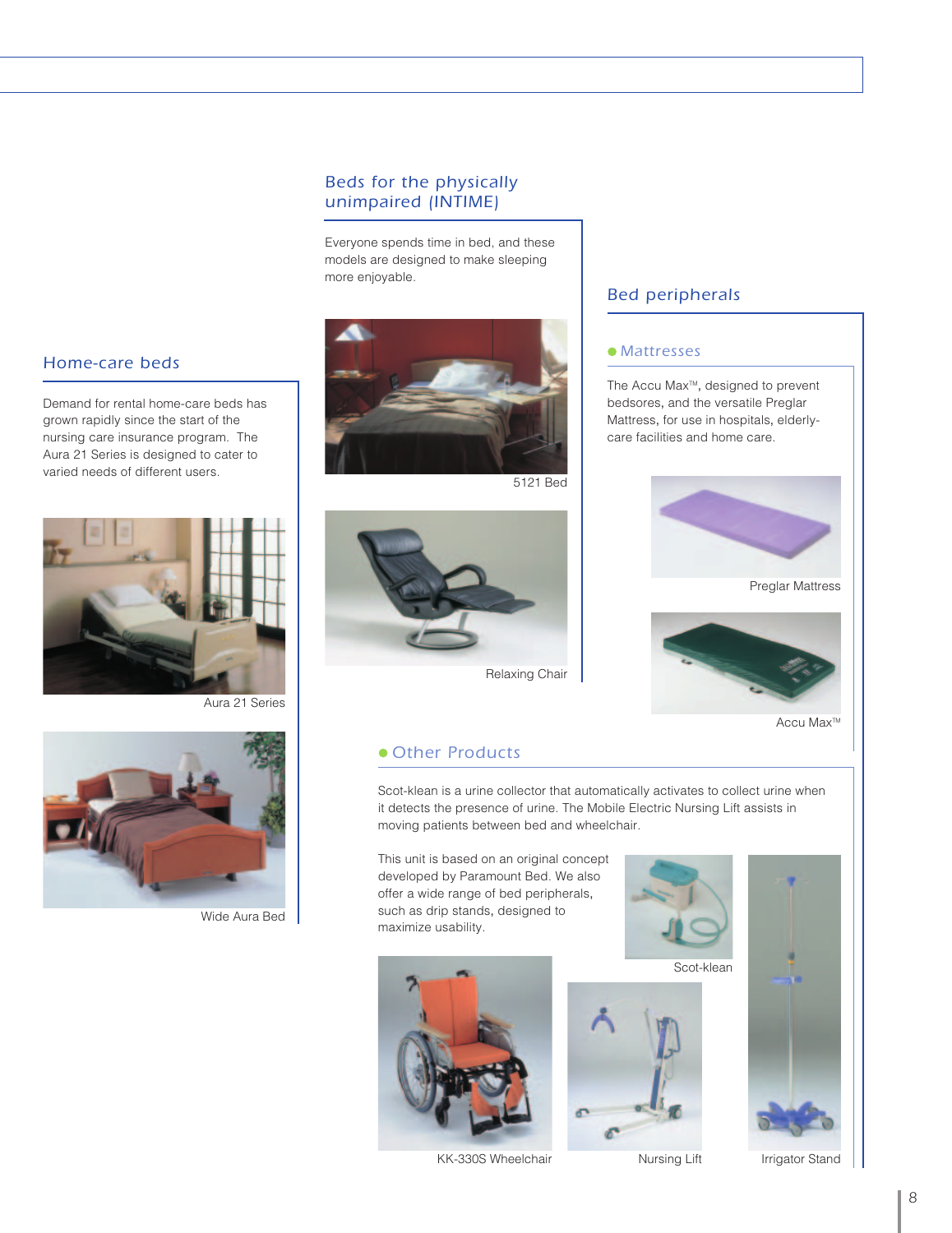## *Products to Support Healthcare Safety at Medical Institutions*

#### *Growth in sales of products with focus on safety and comfort*

In Japan, everyone has the right to medical treatment without anxiety under the universal coverage of public health insurance for the whole Japanese population. However, the population is rapidly aging as birthrates fall. In order to be able to receive medical treatment without worry in the future, it is necessary to carry out fundamental reforms that stabilize the financial side of medical insurance, by such means as moderating healthcare costs, changing the method by which salaried workers bear their personal contribution, and efficiently providing services. As part of the reforms, medical treatment fees have been reduced since April 2002, while the personal contribution of medical fees that senior citizens must pay themselves has been increased. At the same time, the government has been working for improvement of the quality and efficiency of medical treatment. As for the revision of medical treatment fees, "assessment of medical safety measures" has been implemented since October 2002. This consists of "cuts in medical treatment fees for undeveloped medical treatment safety management system" and "cuts in medical treatment fees for no measures against bedsore/pressure ulcer." The former means that medical treatment fees will be lowered in case any safety management system for medical treatment has not been developed in medical facilities. The latter means that medical treatment fees will be lowered in case proper measures against bedsore/pressure ulcer have not been adopted in medical facilities.

The Paramount Bed group has quickly responded to these revisions, and strives to offer products and services to support users in solving their problems. Products currently on the market include the Callisto Series of low-height beds and the Thestor shock-absorbing mattresses. Both of them support safer management in terms of preventing seniors from falling out of bed and reducing the shock in the event of a fall. Maxi Float Mattress and Para Float Mattress, which will prevent bedsore/pressure ulcer, are also on the market. Sales of all these products has been gradually increasing.

In the fiscal year under review, we launched Accu Max and Overlay, expanding the product lineup for bedsore/pressure ulcer care.

\* Pressure ulcers or bedsores are a skin ulcer (caused by avascular necrosis) which appears when a certain amount of pressure is applied to certain parts of the body.

#### *Callisto Series*

The Callisto Series is a low-height bed equipped with a Thestor shock-absorbing mattress and a side support rim that prevents the sleeper falling out of bed.



#### Side Support



#### *Accu Max*

Accu Max is a body-weight dispersion mattress, suitable for bedsore/pressure ulcer care in all stages ranging from prevention to alleviating the most severe cases.

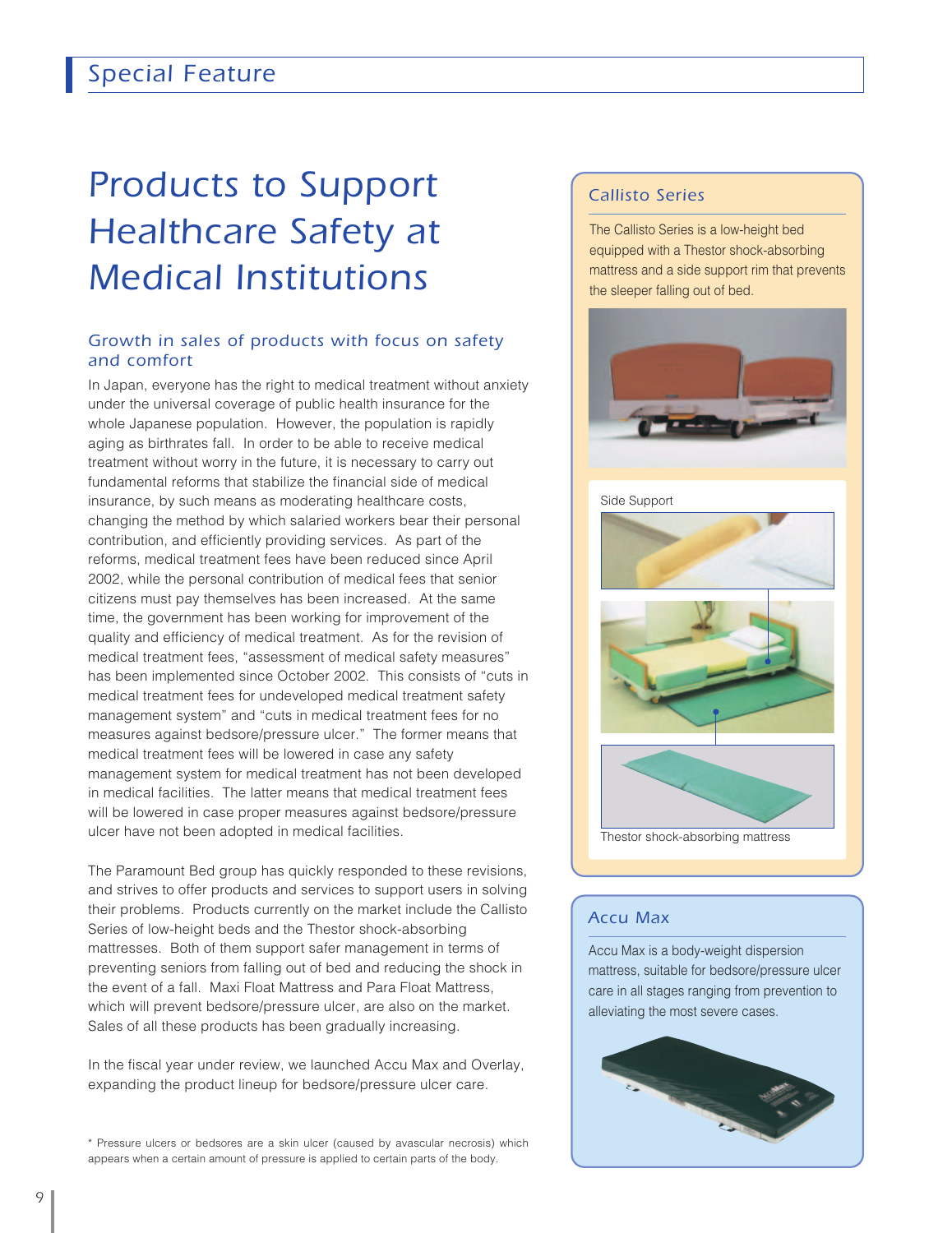|                                                          | 2003     | 2002     | 2001     | 2000            | 1999     | 1998     |
|----------------------------------------------------------|----------|----------|----------|-----------------|----------|----------|
| For the year:                                            |          |          |          | Millions of yen |          |          |
| Net sales                                                | ¥ 45,774 | ¥ 45,153 | ¥ 46,541 | ¥ 46,359        | ¥ 43,072 | ¥ 47,314 |
| Cost of sales                                            | 27,574   | 27,304   | 26,836   | 26,074          | 25,751   | 28,015   |
| <b>Gross profit</b>                                      | 18,200   | 17,849   | 19,705   | 20,285          | 17,321   | 19,299   |
| Selling, general and administrative expenses             | 12,309   | 13,063   | 13,381   | 12,935          | 11,370   | 11,108   |
| <b>Operating income</b>                                  | 5,891    | 4,786    | 6,324    | 7,350           | 5,951    | 8,191    |
| Net income                                               | 3,127    | 2,498    | 3,889    | 4,355           | 2,881    | 3,809    |
| Net cash provided by operating activities (*1)           | 6,194    | 4,076    | 4,042    | 4,761           |          |          |
| Net cash used in investing activities (*1)               | (1,615)  | (3,948)  | (3,715)  | (5, 373)        |          |          |
| Net cash (used in) provided by financing activities (*1) | (1, 198) | (1,040)  | (917)    | 822             |          |          |
| Cash and cash equivalents, end of year (*1)              | 14,661   | 11,267   | 12,158   | 12,641          |          |          |
| Research and development costs                           | 1,075    | 983      | 890      | 881             | 733      | 622      |
|                                                          |          |          |          |                 |          |          |
| At year-end:                                             |          |          |          |                 |          |          |
| <b>Total assets</b>                                      | 74,331   | 72,822   | 72,078   | 73,524          | 64,449   | 64,202   |
| Total shareholders' equity                               | 61,148   | 59,442   | 57,753   | 55,021          | 39,281   | 37,247   |
|                                                          |          |          |          |                 |          |          |
| Per share data:                                          |          |          |          | Yen             |          |          |
| Net income                                               | 98.29    | 77.69    | 122.75   | 140.45          | 95.65    | 126.44   |
| Total shareholders' equity                               | 1,945.48 | 1,882.47 | 1,822.88 | 1,736.65        | 1,304.00 | 1,236.48 |
|                                                          |          |          |          |                 |          |          |
| Value indicators:                                        |          |          | $\%$     |                 |          |          |
| Return on equity (*2)                                    | 5.19     | 4.26     | 6.90     | 9.24            | 7.53     | 10.66    |
| Return on assets (*3)                                    | 4.25     | 3.45     | 5.34     | 6.31            | 4.48     | 6.02     |
| Shareholders' equity ratio                               | 82.26    | 81.63    | 80.13    | 74.83           | 60.95    | 58.02    |

\*1) Consolidated statements of cash flows were first prepared for the year ended March 2000.<br>\*2) Return on equity (ROE): Net income / Average total shareholders' equity<br>\*3) Return on assets (ROA): Net income / Average tota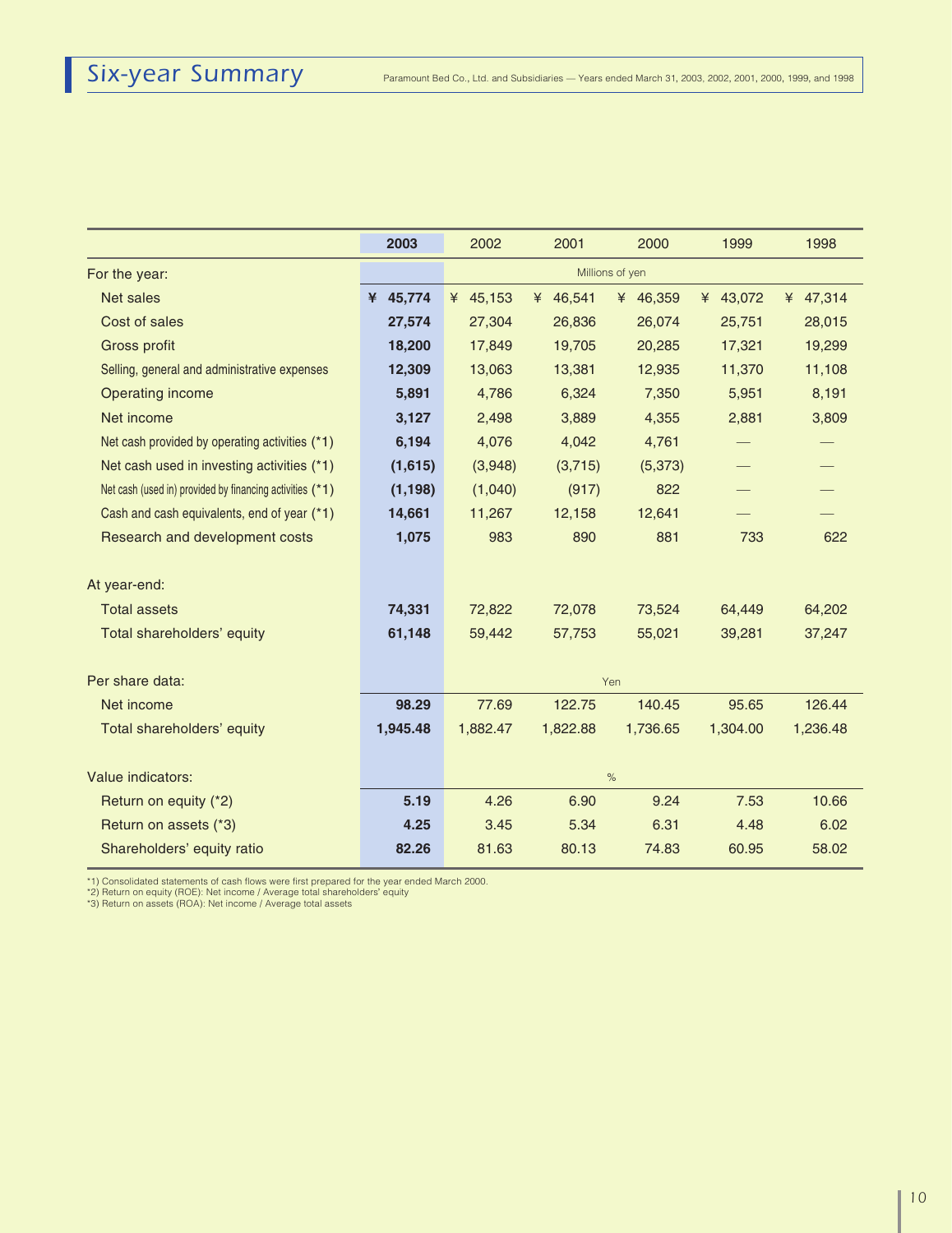#### *Overview of Financial Results*

In fiscal 2003 (year ended March 2003), the Japanese economy was not yet back on the track to recovery as deflation persisted. The future outlook became more uncertain towards the term-end due to the mounting tension over the situation in Iraq and stagnating stock prices in the global markets, though corporate earnings showed some signs of recovery.

In the healthcare industry, the business climate of medical institutions became harsher because of the first ever reduction in medical treatment fees implemented in April 2002 as well as increases in the personal contribution of medical fees that senior citizens must pay themselves since October 2002. Though the healthcare reform has not progressed beyond the debate stage, the Cabinet decided basic policies for the medical insurance system and the medical treatment fee system, hoping to actually materialize them by fiscal 2008.

In the field of welfare for the elderly, fees for nursingcare services were revised for the first time. Fees for home-care services were raised by 0.1% and those for services offered at nursing-care facilities were lowered by 4.0%, leading to an overall decline of 2.3%. This revision dealt a heavy blow to most nursing-care centers.

Facing such a difficult business climate, the Paramount Bed group (Paramount Bed and two consolidated subsidiaries) allocated funds for capital investment, research and development in order to boost earnings.

As for R&D investment, we started building missioncritical systems for product development, including the full-scale introduction of 3D computer-aided design (CAD) systems, to improve design quality and streamline design/development process. We also upgraded the spraying lines at our Chiba Plant — our main plant — to raise the quality of color finish of products. In addition, we remodeled the showrooms at the head office and the Yokohama branch.

With regard to the development of products, we launched: the Metis Series low-level beds (equipped with a new mechanism, KIND motion, which is designed to drastically reduce the number of occasions when the patient's body does not conform to the bed and the increase in pressure when the bed is raised); a bed for emergency medical care/ICUs (intensive care units); and a bed for infants. All of these are used in medical facilities. Furthermore, we released various other new products other than beds, including chairs for facilitating blood-collection, nursing trolleys, body weight-disperal mattresses and cabinets with a built-in IC timer. We expanded the lineup of Kyma Aura Bed, one of our mainstay products for the home-care market, and that of the Club Paramount Series, highly functional family beds.

The customer breakdown shows consolidated sales to medical institutions grew by 2.2%, year on year, in the fiscal year ended March 2003, while sales for home-care use declined by 0.3%, almost unchanged from the previous fiscal year.

Sales by major product category for the fiscal year are as follows.

|                        |   | Millions of yen |   | $\%$   |                     |
|------------------------|---|-----------------|---|--------|---------------------|
|                        |   | 2003            |   | 2002   | Year-on-year Change |
| Beds                   | ¥ | 26,560          | ¥ | 27,026 | (1.7)               |
| Mattresses             |   | 4,408           |   | 3,922  | 12.4                |
| Hospital-use furniture |   | 4,128           |   | 4,608  | (10.4)              |
| Medical-use products   |   | 2,884           |   | 2,599  | 11.0                |
| Other                  |   | 7,794           |   | 6,998  | 11.4                |
| Total                  | ¥ | 45.774          | ¥ | 45,153 | 1.4                 |

As a result, net sales for the fiscal year increased by ¥621 million, or 1.4%, year on year, to ¥45,774 million.

Operating income grew by 23.1%, year on year, to ¥5,891 million, mainly thanks to cost reductions in the manufacturing division and reduction of selling, general and administrative expenses.

Net income soared by 25.2%, year on year, to ¥3,127 million.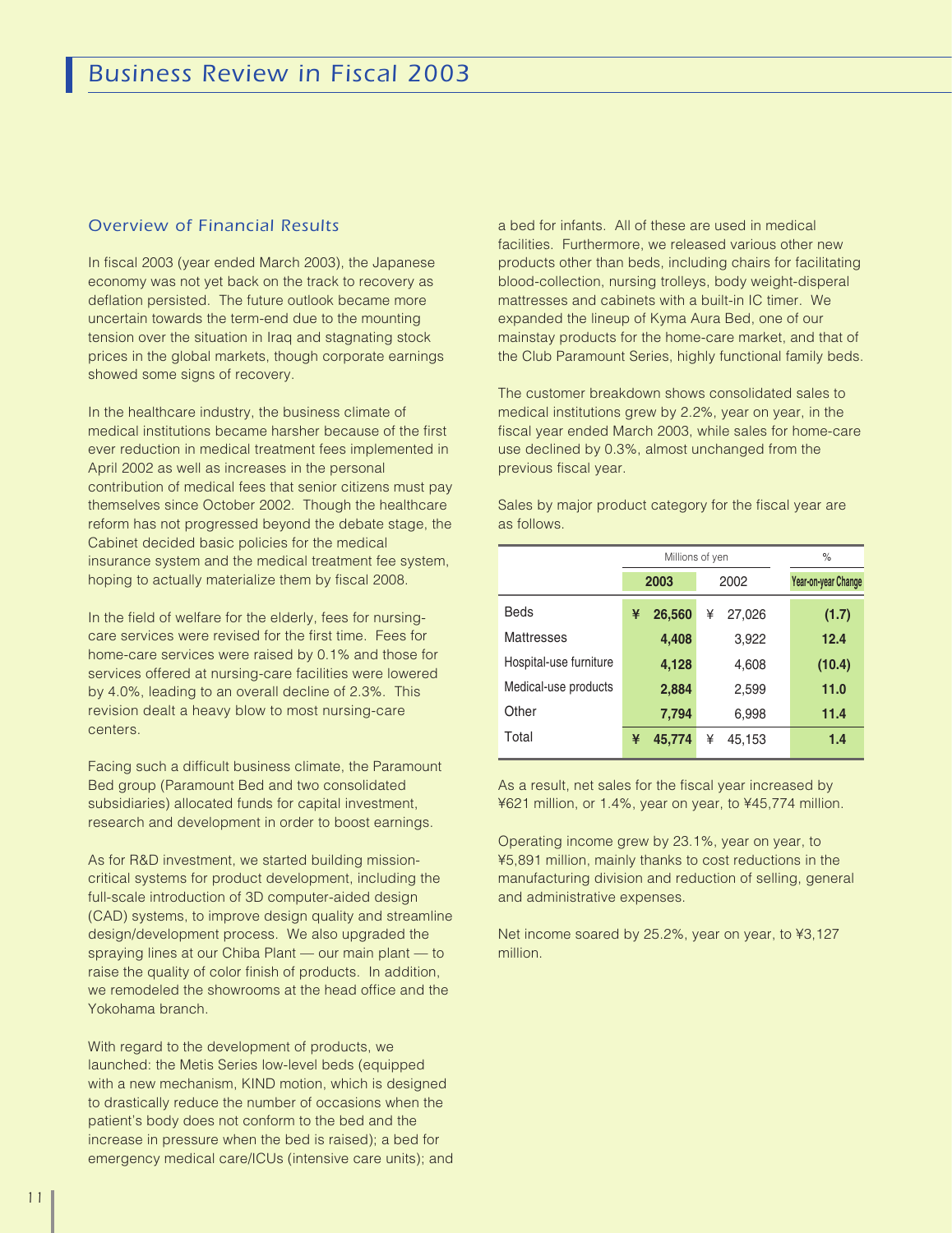### *Cash Flows*

#### (Cash flows from operating activities)

Net cash (hereinafter referred to as "funds") inflow from operating activities was ¥6,194 million. The breakdown of inflow showed income before income taxes of ¥5,521 million, depreciation expenses of ¥1,796 million and a decline in inventories of ¥885 million, while the primary items of outflow were a decrease of ¥547 million in notes and accounts payable and payment of income taxes amounting to ¥2,222 million.

#### (Cash flows from investing activities)

There was a net cash outflow from investing activities for the year of ¥1,615 million, as the expenditures for acquisition of marketable and investment securities surpassed the gain from the sale of such securities by ¥1,738 million.

#### (Cash flows from financing activities)

There was a net cash outflow of ¥1,198 million resulting from financing activities. This was primarily due to payment of ¥755 million in cash dividends and expenditures of ¥443 million for purchasing own shares.

As a result, funds outstanding at the fiscal year-end totaled ¥14,661 million, up ¥3,394 million from the previous fiscal year.

#### *Issues to Be Addressed and Outlook for the Next Term*

With no indication of deflation letting up, the Japanese economy is expected to remain in its current difficult phase in the next fiscal year, as sluggish consumer spending and a harsh employment situation are likely to continue.

In the healthcare industry, medical institutions are expected to face an increasingly severe business climate, since the government is taking more severe steps to curb Japan's medical expenditures by such means as raising the personal contribution that salaried workers must shoulder to 30% of the total treatment costs from April 2003, a 10% increase. As a result of the review of designating beds according to function, which should be completed by the end of August 2003, the classification of hospital beds by function is sure to increase.

In the sector of elderly welfare, while the welfare equipment distribution market will continue to expand gradually with the nursing care insurance scheme, many types of facilities for the elderly are steadily increasing as the number of those who wish to benefit from facilities are sharply increasing.

Against this backdrop, we are endeavouring to expand sales of a series of new products, including the Metis Series, in the healthcare sector as we intend to capitalize on the business opportunity for the classification of hospital beds by function. Concurrently, we provide maintenance services, which will contribute to the improvement of healthcare safety at medical institutions, through the subsidiary of PARA TECHNO Co., Ltd. established during the fiscal year. Through such efforts, we are striving to improve group earnings. As for overseas markets, we will concentrate our energies particularly on the development of the medical bed market in China.

In the welfare equipment market, we will enhance our "area marketing" strategy and do our utmost to boost sales of support chairs designed to aid patients in getting up to their feets, which were added to the list of rental items certified by the public nursing care insurance in April 2003. In the market of facilities for the elderly, we will enhance marketing activities, mainly led by our market development office.

We will devote ourselves to secure new customers to expand our customer base, by launching a new INTIME brand, through which we will provide users with "peaceful and high-quality sleep". As an initial step in this strategy, we will launch semi-customized mattresses tailored to the body weight and preferences of each customer.

We integrated the engineering division, the manufacturing division and the quality assurance division into the production division in April 2003 to establish a framework which would comprehensively cover everything from design and development to manufacturing and quality assurance.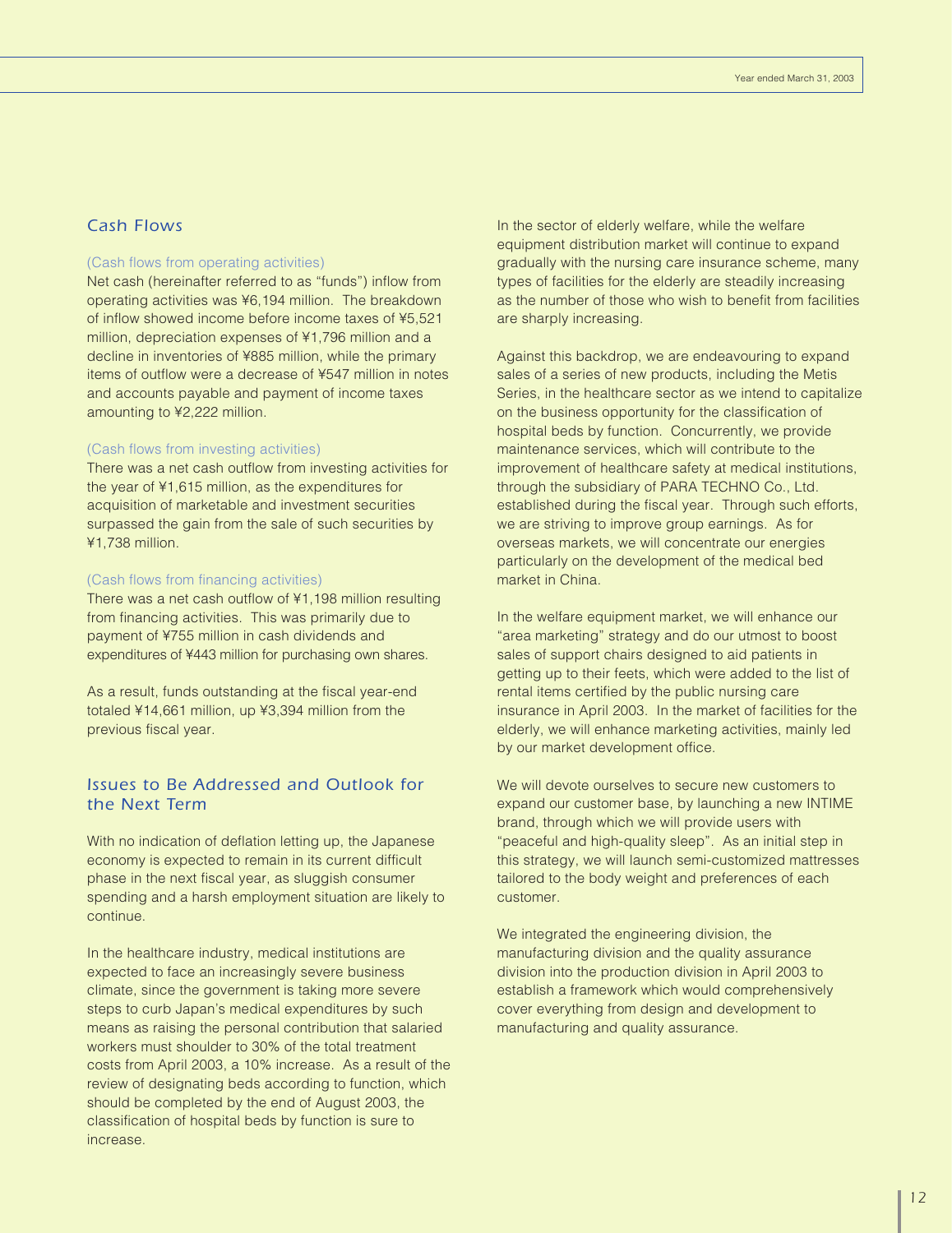|                                           | Millions of yen | Thousands of U.S. dollars<br>(Note 1) |               |
|-------------------------------------------|-----------------|---------------------------------------|---------------|
| <b>ASSETS</b>                             | 2003            | 2002                                  | 2003          |
| <b>CURRENT ASSETS:</b>                    |                 |                                       |               |
| Cash and cash equivalents                 | 14,661<br>¥     | 11,267<br>¥                           | 121,972<br>S. |
| Time deposits                             |                 | 534                                   |               |
| Marketable securities (Note 3)            | 1,335           | 2,951                                 | 11,106        |
| Notes and accounts receivable:            |                 |                                       |               |
| <b>Trade notes</b>                        | 5,413           | 5,763                                 | 45,033        |
| <b>Trade accounts</b>                     | 12,328          | 12,220                                | 102,562       |
| Other                                     | 3               | 6                                     | 25            |
| Allowance for doubtful accounts           | (42)            | (45)                                  | (349)         |
| Inventories (Note 4)                      | 4,476           | 5,361                                 | 37,238        |
| Deferred tax assets (Note 6)              | 435             | 367                                   | 3,619         |
| Prepaid expenses and other current assets | 97              | 86                                    | 807           |
|                                           |                 |                                       |               |
| <b>Total current assets</b>               | 38,706          | 38,510                                | 322,013       |
| PROPERTY, PLANT AND EQUIPMENT:            |                 |                                       |               |
| Land                                      | 8,371           | 8,385                                 | 69,642        |
| <b>Buildings and structures</b>           | 21,059          | 21,155                                | 175,200       |
| Machinery and equipment                   | 11,839          | 11,598                                | 98,494        |
| <b>Construction in progress</b>           | 12              |                                       | 100           |
| Total                                     | 41,281          | 41,138                                | 343,436       |
| Accumulated depreciation                  | (19, 905)       | (18, 623)                             | (165, 599)    |
| Net property, plant and equipment         | 21,376          | 22,515                                | 177,837       |
|                                           |                 |                                       |               |
| <b>INVESTMENTS AND OTHER ASSETS:</b>      |                 |                                       |               |
| Investment securities (Note 3)            | 10,483          | 7,864                                 | 87,213        |
| Life insurance premium                    | 777             | 861                                   | 6,464         |
| Deferred tax assets (Note 6)              | 597             | 464                                   | 4,967         |
| Other assets                              | 2,392           | 2,608                                 | 19,900        |
| Total investments and other assets        | 14,249          | 11,797                                | 118,544       |
| <b>TOTAL</b>                              | ¥<br>74,331     | ¥<br>72,822                           | \$618,394     |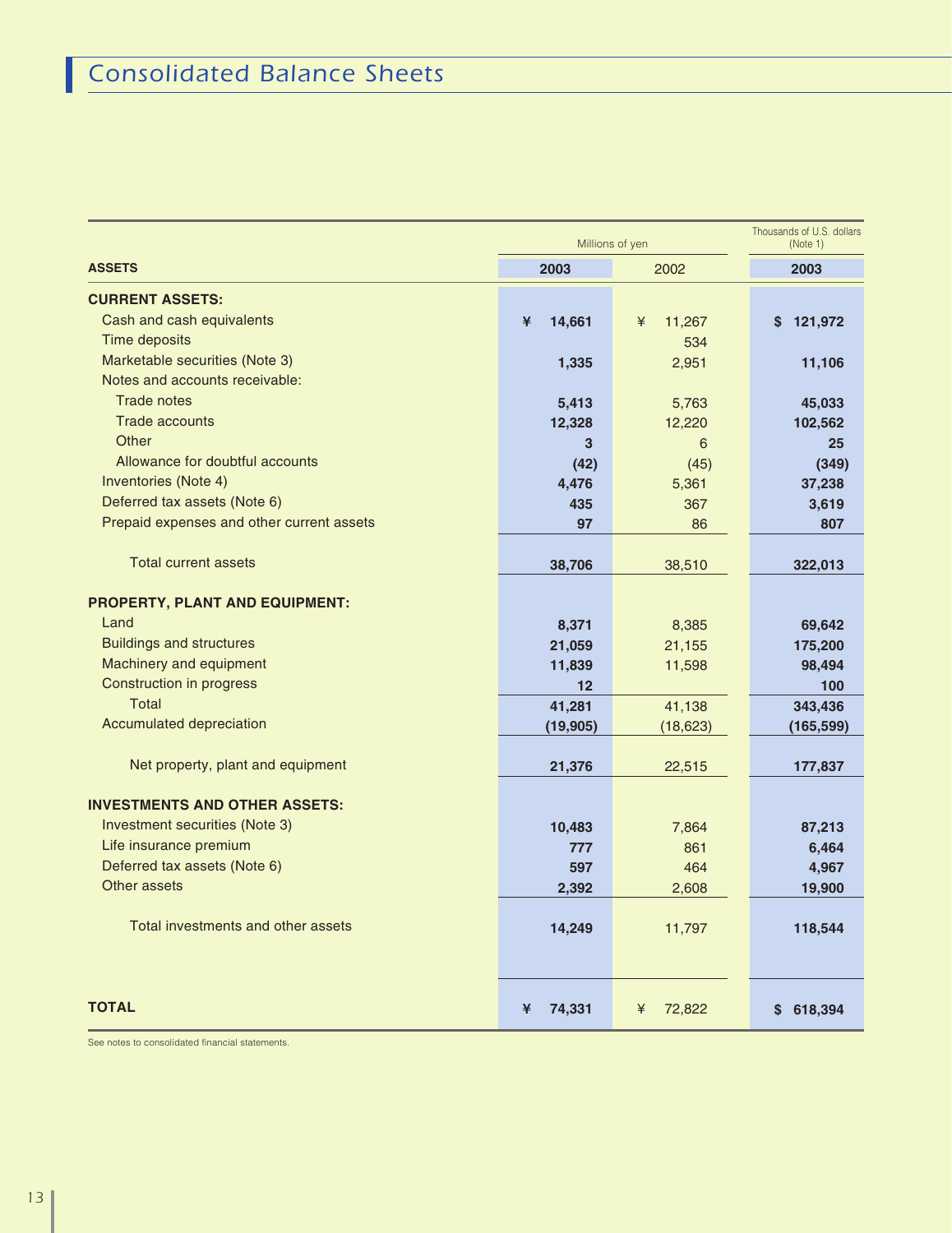|                                                                      | Millions of yen | Thousands of U.S. dollars<br>(Note 1) |              |  |
|----------------------------------------------------------------------|-----------------|---------------------------------------|--------------|--|
| <b>LIABILITIES AND SHAREHOLDERS' EQUITY</b>                          | 2003            | 2002                                  | 2003         |  |
| <b>CURRENT LIABILITIES:</b>                                          |                 |                                       |              |  |
| Notes and accounts payable:                                          |                 |                                       |              |  |
| <b>Trade notes</b>                                                   | ¥<br>1,386      | ¥<br>1,778                            | \$<br>11,531 |  |
| <b>Trade accounts</b>                                                | 5,670           | 6,036                                 | 47,171       |  |
| Other                                                                | 1,141           | 930                                   | 9,492        |  |
| Income taxes payable (Note 6)                                        | 1,577           | 1,265                                 | 13,120       |  |
| <b>Accrued expenses</b>                                              | 1,187           | 1,090                                 | 9,875        |  |
| Other current liabilities                                            | 463             | 526                                   | 3,852        |  |
| <b>Total current liabilities</b>                                     | 11,424          | 11,625                                | 95,041       |  |
|                                                                      |                 |                                       |              |  |
| <b>LONG-TERM LIABILITIES:</b>                                        |                 |                                       |              |  |
| Liability for employees' retirement benefits (Note 5)                | 1,419           | 1,441                                 | 11,805       |  |
| Liability for directors' and corporate auditors' retirement benefits | 336             | 314                                   | 2,796        |  |
| Other long-term liabilities                                          | 4               |                                       | 33           |  |
|                                                                      |                 |                                       |              |  |
| <b>Total long-term liabilities</b>                                   | 1,759           | 1,755                                 | 14,634       |  |
| <b>COMMITMENTS AND CONTINGENT LIABILITIES</b>                        |                 |                                       |              |  |
| (Notes 7, 9 and 11)                                                  |                 |                                       |              |  |
| <b>SHAREHOLDERS' EQUITY (Notes 8 and 12):</b>                        |                 |                                       |              |  |
| Common stock - authorized, 100,000,000 shares;                       |                 |                                       |              |  |
| issued, 31,682,526 shares                                            | 6,591           | 6,591                                 | 54,834       |  |
| <b>Capital surplus</b>                                               | 7,277           | 7,277                                 | 60,541       |  |
| <b>Retained earnings</b>                                             | 48,065          | 45,731                                | 399,875      |  |
| Unrealized loss on available-for-sale securities                     | (153)           | (52)                                  | (1, 273)     |  |
| Foreign currency translation adjustments                             | 92              | 175                                   | 765          |  |
| Treasury stock - at cost,                                            |                 |                                       |              |  |
| 270,568 shares in 2003 and 106,109 shares in 2002                    | (724)           | (280)                                 | (6,023)      |  |
| Total shareholders' equity                                           | 61,148          | 59,442                                | 508,719      |  |
| <b>TOTAL</b>                                                         | ¥<br>74,331     | 72,822<br>¥                           | \$618,394    |  |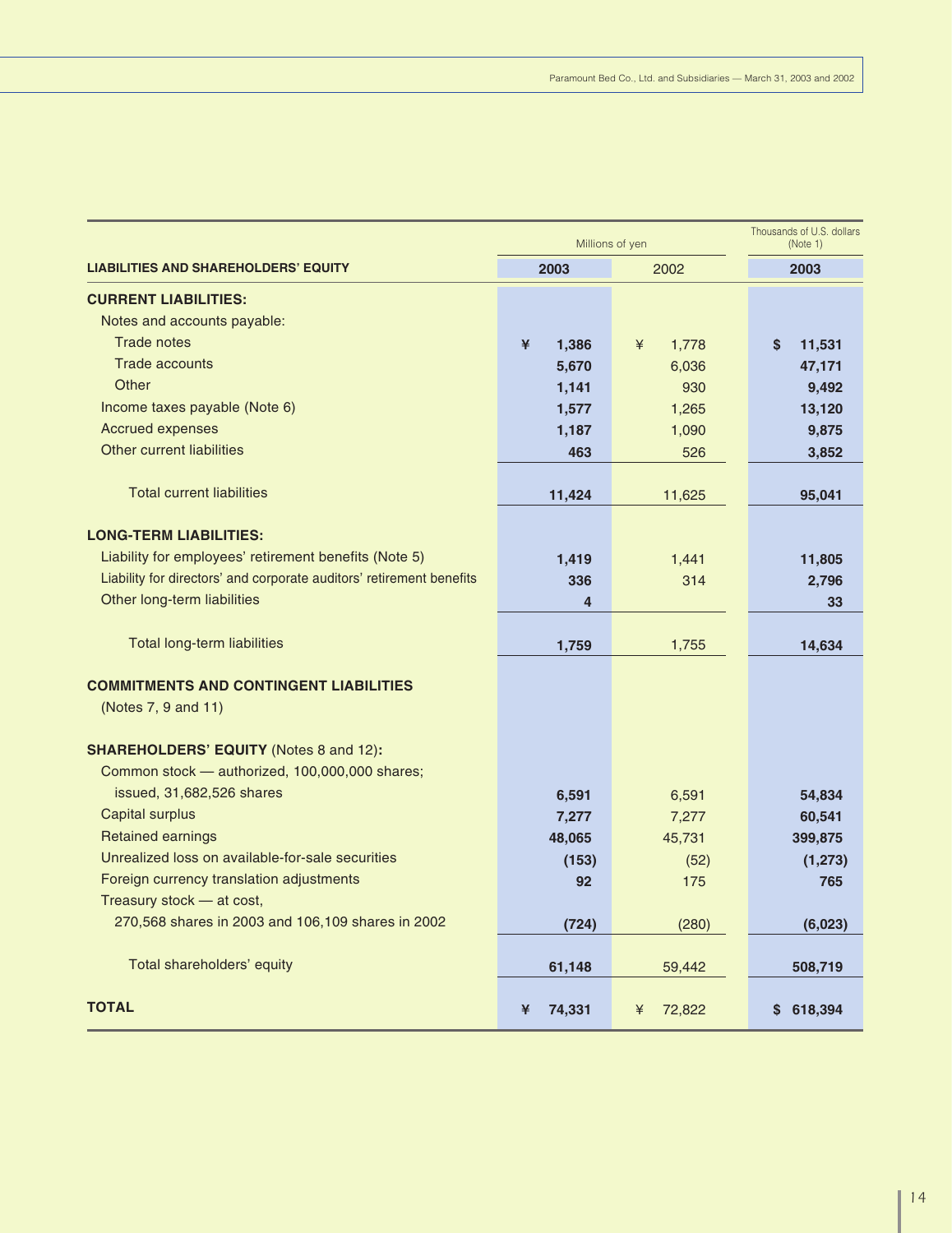|                                              |             | Millions of yen | Thousands of U.S. dollars<br>(Note 1) |
|----------------------------------------------|-------------|-----------------|---------------------------------------|
|                                              | 2003        | 2002            | 2003                                  |
| <b>NET SALES</b>                             | ¥<br>45,774 | 45,153<br>¥     | \$<br>380,815                         |
| <b>COST OF SALES</b>                         | 27,574      | 27,304          | 229,401                               |
| <b>Gross profit</b>                          | 18,200      | 17,849          | 151,414                               |
| <b>SELLING, GENERAL AND ADMINISTRATIVE</b>   |             |                 |                                       |
| <b>EXPENSES (Note 10)</b>                    | 12,309      | 13,063          | 102,404                               |
| Operating income                             | 5,891       | 4,786           | 49,010                                |
| <b>OTHER INCOME (EXPENSES):</b>              |             |                 |                                       |
| Interest and dividend income                 | 217         | 318             | 1,805                                 |
| Foreign exchange (loss) gain                 | (132)       | 177             | (1,098)                               |
| Loss on sales of investment securities       |             | (306)           |                                       |
| Loss on devaluation of investment securities | (326)       | (523)           | (2,712)                               |
| Other $-$ net                                | (129)       | (126)           | (1,073)                               |
| Other expenses - net                         | (370)       | (460)           | (3,078)                               |
| <b>INCOME BEFORE INCOME TAXES</b>            | 5,521       | 4,326           | 45,932                                |
|                                              |             |                 |                                       |
| <b>INCOME TAXES (Note 6):</b><br>Current     |             |                 |                                       |
| <b>Deferred</b>                              | 2,533       | 1,681           | 21,073                                |
|                                              | (139)       | 147             | (1, 156)                              |
| Total income taxes                           | 2,394       | 1,828           | 19,917                                |
| <b>NET INCOME</b>                            | ¥<br>3,127  | ¥<br>2,498      | \$<br>26,015                          |

|                                                                                                     | Yen            | U.S. dollars |                |              |
|-----------------------------------------------------------------------------------------------------|----------------|--------------|----------------|--------------|
| <b>PER SHARE OF COMMON STOCK (Note 2.m):</b><br>Net income<br>Cash dividends applicable to the year | 98.29<br>24.00 |              | 77.69<br>24.00 | 0.82<br>0.20 |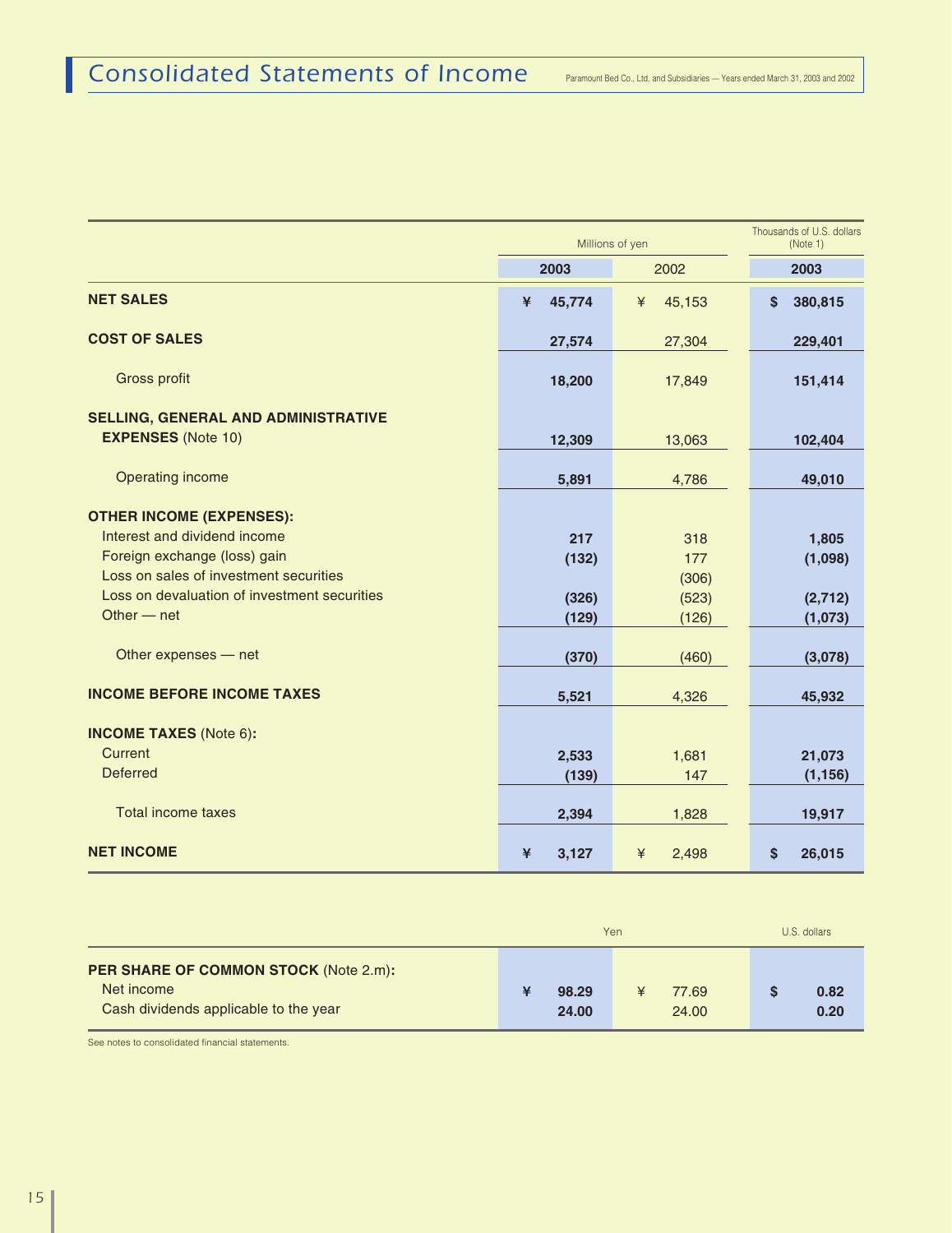|                                                                                                                               | Thousands                                                      |   |                        |   |                           | Millions of yen        |   |                                                            |                                                   |   |                          |
|-------------------------------------------------------------------------------------------------------------------------------|----------------------------------------------------------------|---|------------------------|---|---------------------------|------------------------|---|------------------------------------------------------------|---------------------------------------------------|---|--------------------------|
|                                                                                                                               | <b>Issued</b><br>Number of<br>Shares of<br><b>Common Stock</b> |   | Common<br><b>Stock</b> |   | Capital<br><b>Surplus</b> | Retained<br>Earnings   |   | Unrealized<br>Loss on<br>Available-for-<br>sale Securities | Foreign<br>Currency<br>Translation<br>Adjustments |   | Treasury<br><b>Stock</b> |
| <b>BALANCE, APRIL 1, 2001</b>                                                                                                 | 31,683                                                         | ¥ | 6,591                  | ¥ | 7,277                     | ¥ 44,059               | ¥ | $(178)$ ¥                                                  | $\overline{4}$                                    |   |                          |
| Net income<br>Cash dividends, ¥24 per share<br>Bonuses to directors<br>Net decrease in unrealized loss                        |                                                                |   |                        |   |                           | 2,498<br>(760)<br>(66) |   |                                                            |                                                   |   |                          |
| on available-for-sale securities<br>Net increase in foreign currency<br>translation adjustments<br>Increase in treasury stock |                                                                |   |                        |   |                           |                        |   | 126                                                        | 171                                               |   |                          |
| $(105,997 \text{ shares})$                                                                                                    |                                                                |   |                        |   |                           |                        |   |                                                            |                                                   | ¥ | (280)                    |
| <b>BALANCE, MARCH 31, 2002</b>                                                                                                | 31,683                                                         |   | 6,591                  |   | 7,277                     | 45,731                 |   | (52)                                                       | 175                                               |   | (280)                    |
| Net income<br>Cash dividends, ¥24 per share<br>Bonuses to directors<br>Net increase in unrealized loss                        |                                                                |   |                        |   |                           | 3,127<br>(756)<br>(37) |   |                                                            |                                                   |   |                          |
| on available-for-sale securities<br>Net decrease in foreign currency<br>translation adjustments                               |                                                                |   |                        |   |                           |                        |   | (101)                                                      | (83)                                              |   |                          |
| Increase in treasury stock<br>$(164, 459 \text{ shares})$                                                                     |                                                                |   |                        |   |                           |                        |   |                                                            |                                                   |   | (444)                    |
| <b>BALANCE, MARCH 31, 2003</b>                                                                                                | 31,683                                                         | ¥ | 6,591                  | ¥ | 7,277                     | ¥ 48,065               | ¥ | $(153)$ ¥                                                  | 92                                                | ¥ | (724)                    |

|                                                                                                                                                                                                                                            | Thousands of U.S. dollars (Note 1) |                        |    |                    |                             |    |                                                            |  |                                                   |    |                          |
|--------------------------------------------------------------------------------------------------------------------------------------------------------------------------------------------------------------------------------------------|------------------------------------|------------------------|----|--------------------|-----------------------------|----|------------------------------------------------------------|--|---------------------------------------------------|----|--------------------------|
|                                                                                                                                                                                                                                            |                                    | Common<br><b>Stock</b> |    | Capital<br>Surplus | Retained<br>Earnings        |    | Unrealized<br>Loss on<br>Available-for-<br>sale Securities |  | Foreign<br>Currency<br>Translation<br>Adjustments |    | Treasury<br><b>Stock</b> |
| <b>BALANCE, MARCH 31, 2002</b>                                                                                                                                                                                                             | $\mathbb{S}$                       | 54,834                 | \$ | 60,541             | \$380,458                   | \$ | $(433)$ \$                                                 |  | 1,456                                             | \$ | (2,329)                  |
| Net income<br>Cash dividends, \$0.20 per share<br>Bonuses to directors<br>Net increase in unrealized loss<br>on available-for-sale securities<br>Net decrease in foreign currency<br>translation adjustments<br>Increase in treasury stock |                                    |                        |    |                    | 26,015<br>(6, 290)<br>(308) |    | (840)                                                      |  | (691)                                             |    |                          |
| $(164, 459 \text{ shares})$                                                                                                                                                                                                                |                                    |                        |    |                    |                             |    |                                                            |  |                                                   |    | (3,694)                  |
| <b>BALANCE, MARCH 31, 2003</b>                                                                                                                                                                                                             | S.                                 | 54,834                 |    | \$60,541           | \$399,875                   | S  | $(1,273)$ \$                                               |  | 765                                               | S. | (6,023)                  |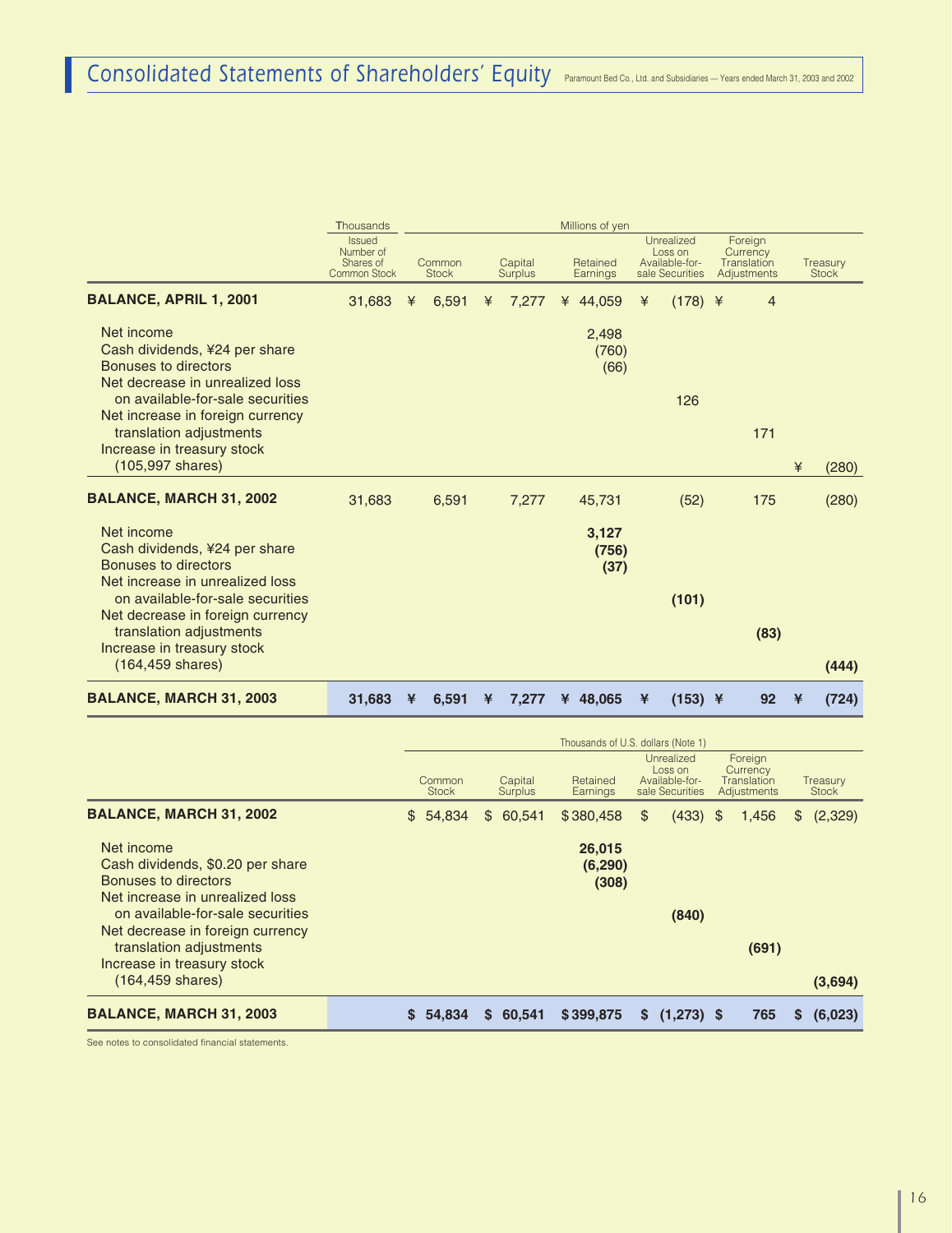|                                                                                                                                                                                                                                                                                                                            |                                                      | Millions of yen                                                   |                                                               |  |  |  |  |
|----------------------------------------------------------------------------------------------------------------------------------------------------------------------------------------------------------------------------------------------------------------------------------------------------------------------------|------------------------------------------------------|-------------------------------------------------------------------|---------------------------------------------------------------|--|--|--|--|
|                                                                                                                                                                                                                                                                                                                            | 2003                                                 | 2002                                                              | 2003                                                          |  |  |  |  |
| <b>OPERATING ACTIVITIES:</b><br>Income before income taxes<br>Adjustments for:                                                                                                                                                                                                                                             | 5,521<br>¥                                           | ¥<br>4,326                                                        | 45,932<br>S                                                   |  |  |  |  |
| Income taxes - paid<br>Depreciation and amortization<br>Loss on sales of investment securities                                                                                                                                                                                                                             | (2, 222)<br>1,796                                    | (1,982)<br>1,954<br>306                                           | (18, 486)<br>14,942                                           |  |  |  |  |
| Loss on devaluation of investment securities<br>Changes in operating assets and liabilities:<br>Decrease (increase) in notes and accounts receivable                                                                                                                                                                       | 326                                                  | 523                                                               | 2,712                                                         |  |  |  |  |
| Decrease in inventories<br>Increase in prepaid expenses and other current assets<br>Decrease in notes and accounts payable                                                                                                                                                                                                 | 241<br>885<br>(11)<br>(547)                          | (957)<br>527<br>(32)<br>(42)                                      | 2,005<br>7,363<br>(91)<br>(4, 551)                            |  |  |  |  |
| Increase (decrease) in accrued expenses and<br>other current liabilities                                                                                                                                                                                                                                                   | 34                                                   | (74)                                                              | 283                                                           |  |  |  |  |
| Decrease in directors', corporate auditors' and<br>employees' retirement benefits<br>Other $-$ net                                                                                                                                                                                                                         | 171                                                  | (529)<br>56                                                       | 1,422                                                         |  |  |  |  |
| Net cash provided by operating activities                                                                                                                                                                                                                                                                                  | 6,194                                                | 4,076                                                             | 51,531                                                        |  |  |  |  |
| <b>INVESTING ACTIVITIES:</b><br>Decrease (increase) in time deposits<br>Purchases of marketable securities<br>Proceeds from sales of marketable securities<br>Purchases of property, plant and equipment<br>Purchases of investment securities<br>Proceeds from sales of investment securities<br>Increase in other assets | 534<br>(1, 100)<br>4,063<br>(411)<br>(5, 242)<br>541 | (534)<br>(2, 302)<br>3,482<br>(1,216)<br>(5,065)<br>1,723<br>(36) | 4,442<br>(9, 151)<br>33,802<br>(3, 419)<br>(43, 611)<br>4,501 |  |  |  |  |
| Net cash used in investing activities                                                                                                                                                                                                                                                                                      | (1,615)                                              | (3,948)                                                           | (13, 436)                                                     |  |  |  |  |
| <b>FINANCING ACTIVITIES:</b><br>Purchases of treasury stock - at cost<br>Proceeds from sales of treasury stock - at cost<br>Cash dividends paid                                                                                                                                                                            | (443)<br>(755)                                       | (283)<br>3<br>(760)                                               | (3,686)<br>(6, 281)                                           |  |  |  |  |
| Net cash used in financing activities                                                                                                                                                                                                                                                                                      | (1, 198)                                             | (1,040)                                                           | (9,967)                                                       |  |  |  |  |
| <b>EFFECTS OF EXCHANGE RATE CHANGES ON CASH AND</b><br><b>CASH EQUIVALENTS</b>                                                                                                                                                                                                                                             | 13                                                   | 21                                                                | 108                                                           |  |  |  |  |
| NET INCREASE (DECREASE) IN CASH AND CASH EQUIVALENTS                                                                                                                                                                                                                                                                       | 3,394                                                | (891)                                                             | 28,236                                                        |  |  |  |  |
| CASH AND CASH EQUIVALENTS, BEGINNING OF YEAR                                                                                                                                                                                                                                                                               | 11,267                                               | 12,158                                                            | 93,736                                                        |  |  |  |  |
| CASH AND CASH EQUIVALENTS, END OF YEAR                                                                                                                                                                                                                                                                                     | 14,661<br>¥                                          | 11,267<br>¥                                                       | \$121,972                                                     |  |  |  |  |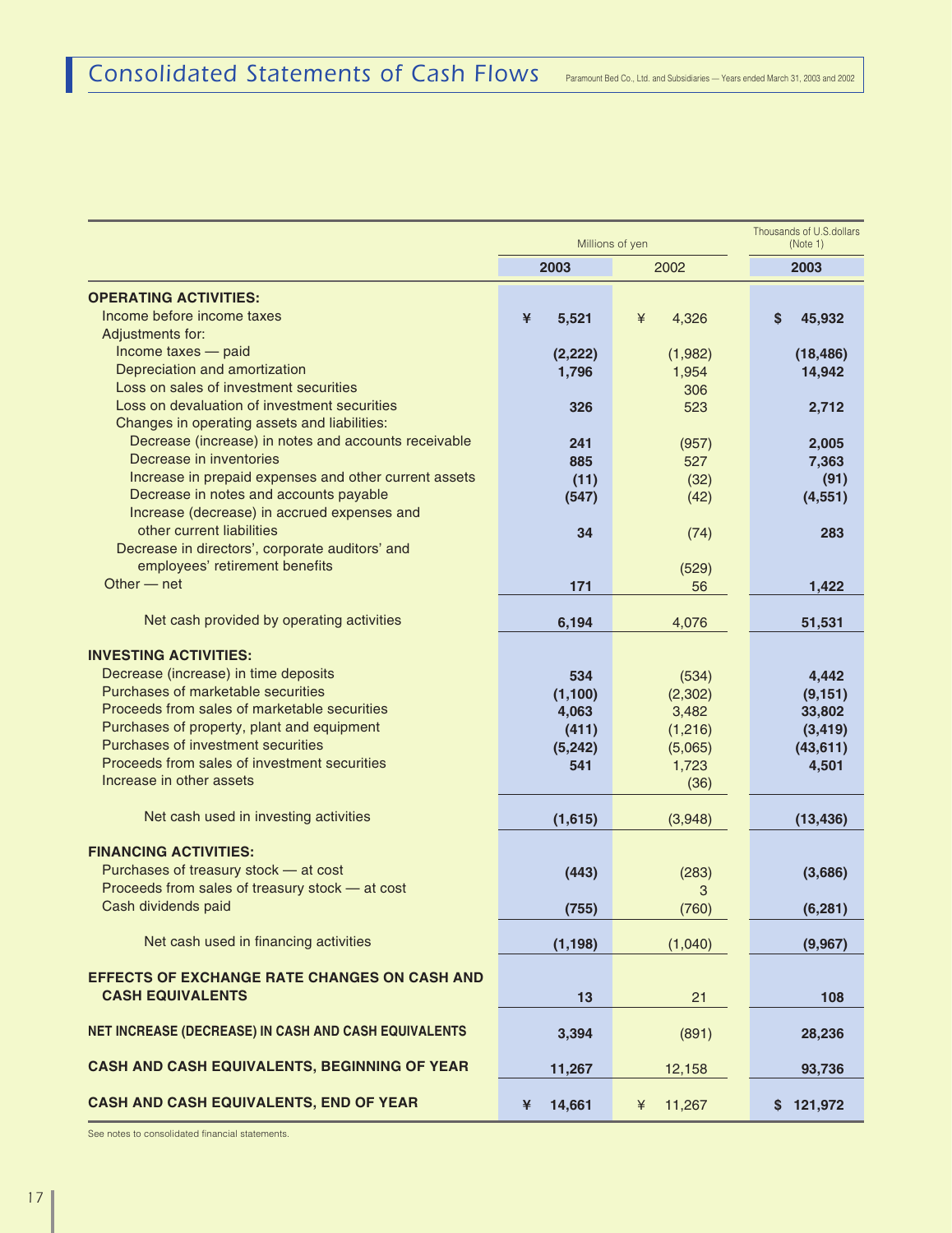#### *1. BASIS OF PRESENTING CONSOLIDATED FINANCIAL STATEMENTS*

The accompanying consolidated financial statements have been prepared in accordance with the provisions set forth in the Japanese Securities and Exchange Law and its related accounting regulations, and in conformity with accounting principles and practices generally accepted in Japan, which are different in certain respects as to application and disclosure requirements of International Financial Reporting Standards. The consolidated financial statements are not intended to present the financial position, results of operations and cash flows in accordance with accounting principles and practices generally accepted in countries and jurisdictions other than Japan.

In preparing these consolidated financial statements, certain reclassifications and rearrangements have been made to the consolidated financial statements issued domestically in order to present them in a form which is more familiar to readers outside Japan. In addition, certain reclassifications have been made in the 2002 consolidated financial statements to conform to the classifications used in 2003.

The consolidated financial statements are stated in Japanese yen, the currency of the country in which Paramount Bed Co., Ltd. (the "Company") is incorporated and operates. The translations of Japanese yen amounts into U.S. dollar amounts are included solely for the convenience of readers outside Japan and have been made at the rate of ¥120.20 to \$1, the rate of exchange at March 31, 2003. Such translations should not be construed as representations that the Japanese yen amounts could be converted into U.S. dollars at that or any other rate.

#### *2. SUMMARY OF SIGNIFICANT ACCOUNTING POLICIES*

**a. Consolidation —** The consolidated financial statements as of March 31, 2003 include the accounts of the Company and its two (one in 2002) subsidiaries (together, the "Group").

All significant intercompany balances and transactions have been eliminated in consolidation.

All material unrealized profit included in assets resulting from transactions within the Group is eliminated.

**b. Cash Equivalents —** Cash equivalents are short-term investments that are readily convertible into cash and that are exposed to insignificant risk of changes in value. Cash equivalents include time deposits and mutual funds investing in bonds, all of which mature or become due within three months of the date of acquisition.

**c. Inventories —** Inventories are stated at cost determined by the average cost method and the most recent purchase price method.

**d. Marketable and Investment Securities —** Marketable and investment securities are classified and accounted for, depending on management's intent, as follows: (1) held-to-maturity debt securities, which are expected to be held to maturity with the positive intent and ability to hold to maturity are reported at amortized cost and (2) available-for-sale securities, which are not classified as the aforementioned securities, are reported at fair value, with unrealized gains and losses, net of applicable taxes, reported in a separate component of shareholders' equity.

Non-marketable available-for-sale securities are stated at cost determined by the moving-average method. The cost of securities sold is determined based on the moving-average method. For other than temporary declines in fair value, investment securities are reduced to net realizable value by a charge to income.

**e. Property, Plant and Equipment —** Property, plant and equipment are stated at cost. Depreciation of property, plant and equipment of the Group is computed by the declining-balance method while the straight-line method is applied to the buildings of the Company acquired after April 1, 1998. The range of useful lives is principally from 3 to 50 years for buildings and structures and from 2 to 20 years for machinery and equipment.

**f. Retirement and Pension Plans —** The Company has an unfunded severance indemnity plan partially supplemented by a qualified pension plan and a welfare annuity plan. The consolidated foreign subsidiary adopts a national welfare pension system of the country where the subsidiary is located.

The Group accounts for liability for retirement benefits based on the projected benefit obligations and plan assets at the balance sheet date.

Retirement benefits to directors and corporate auditors of the Company are provided at the amount which would be required if all directors and corporate auditors retired at the balance sheet date.

**g. Research and Development Costs —** Research and development costs are charged to income as incurred.

**h. Leases —** All leases are accounted for as operating leases. Under Japanese accounting standards for leases, finance leases that deem to transfer ownership of the leased property to the lessee are to be capitalized, while other finance leases are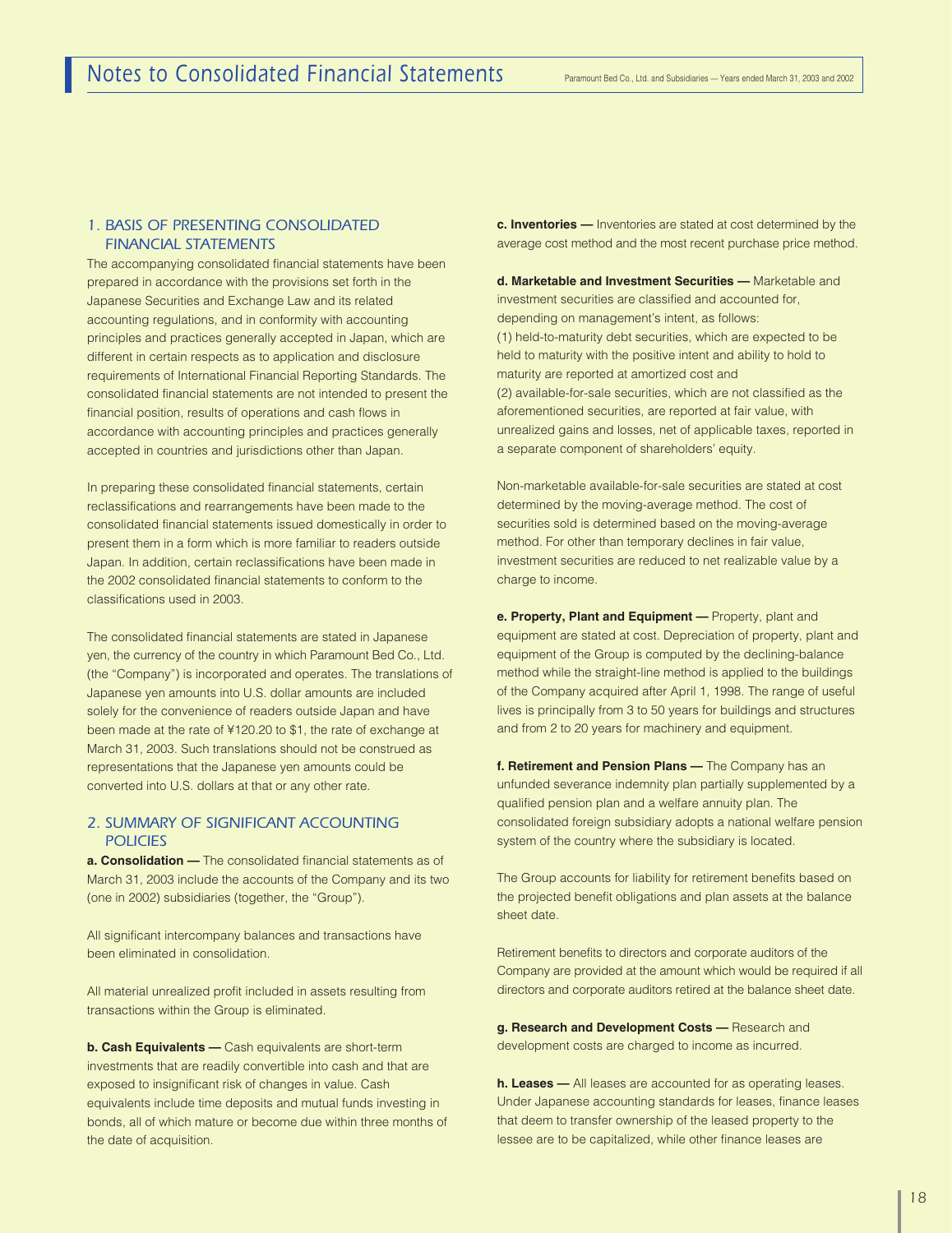permitted to be accounted for as operating lease transactions if certain "as if capitalized" information is disclosed in the notes to the lessee's financial statements.

**i. Income Taxes —** The provision for income taxes is computed based on the pretax income included in the consolidated statements of income. The asset and liability approach is used to recognize deferred tax assets and liabilities for the expected future tax consequences of temporary differences between the carrying amounts and the tax bases of assets and liabilities. Deferred taxes are measured by applying currently enacted tax laws to the temporary differences.

**j. Appropriations of Retained Earnings —** Appropriations of retained earnings at each year end are reflected in the financial statements for the following year upon shareholders' approval.

**k. Foreign Currency Transactions and Financial Statements —**

All short-term and long-term receivables and payables denominated in foreign currencies are translated into Japanese yen at the exchange rates at each balance sheet date. The foreign exchange gains and losses from translation are recognized in the consolidated statements of income to the extent that derivatives for foreign currency transactions do not qualify for hedge accounting.

The balance sheet accounts of the consolidated foreign subsidiary are translated into Japanese yen at the current exchange rate as of the balance sheet date except for shareholders' equity, which is translated at the historical rate.

Differences arising from such translation are shown as "Foreign currency translation adjustments" in a separate component of shareholders' equity.

Revenue and expense accounts of the consolidated foreign subsidiary are translated into Japanese yen at the current exchange rate as of the balance sheet date.

**l. Derivatives and Hedging Activities —** The Group uses derivative financial instruments ("derivatives") to manage their exposures to fluctuations in foreign exchange. Foreign exchange forward contracts are utilized by the Group to reduce foreign currency exchange risks. The Group does not enter into derivatives for trading or speculative purposes.

All derivatives are recognized as either assets or liabilities and measured at fair value, and gains or losses on derivative transactions are recognized in the consolidated statements of

income. Gains or losses on derivatives are deferred until maturity of the hedged transactions, if derivatives used for hedging purposes qualify for hedge accounting because of high correlation and effectiveness between the hedging instruments and the hedged items.

The foreign exchange forward contracts, which qualify for hedge accounting employed to hedge foreign exchange exposures for import purchases, are translated at the foreign exchange rate stipulated in the contract.

**m. Per Share Information —** Effective April 1, 2002, the Company adopted a new accounting standard for earnings per share of common stock issued by the Accounting Standards Board of Japan. Under the new standard, basic net income per share is computed by dividing net income available to common shareholders, which is more precisely computed than under previous practices, by the weighted-average number of common shares outstanding for the period, retroactively adjusted for stock splits.

Diluted net income per share reflects the potential dilution that could occur if securities were converted into common stock. Diluted net income per share of common stock assumes full conversion of the outstanding convertible securities at the beginning of the year with an applicable adjustment for related interest expense, net of tax.

Basic net income and diluted net income per share for the years ended March 31, 2003 and 2002 are computed in accordance with the new standard. Diluted net income per share is not disclosed because it is anti-dilutive.

Cash dividends per share presented in the accompanying consolidated statements of income are dividends applicable to the respective years including dividends to be paid after the end of the year.

#### *3. MARKETABLE AND INVESTMENT SECURITIES*

Marketable and investment securities as of March 31, 2003 and 2002 consisted of the following: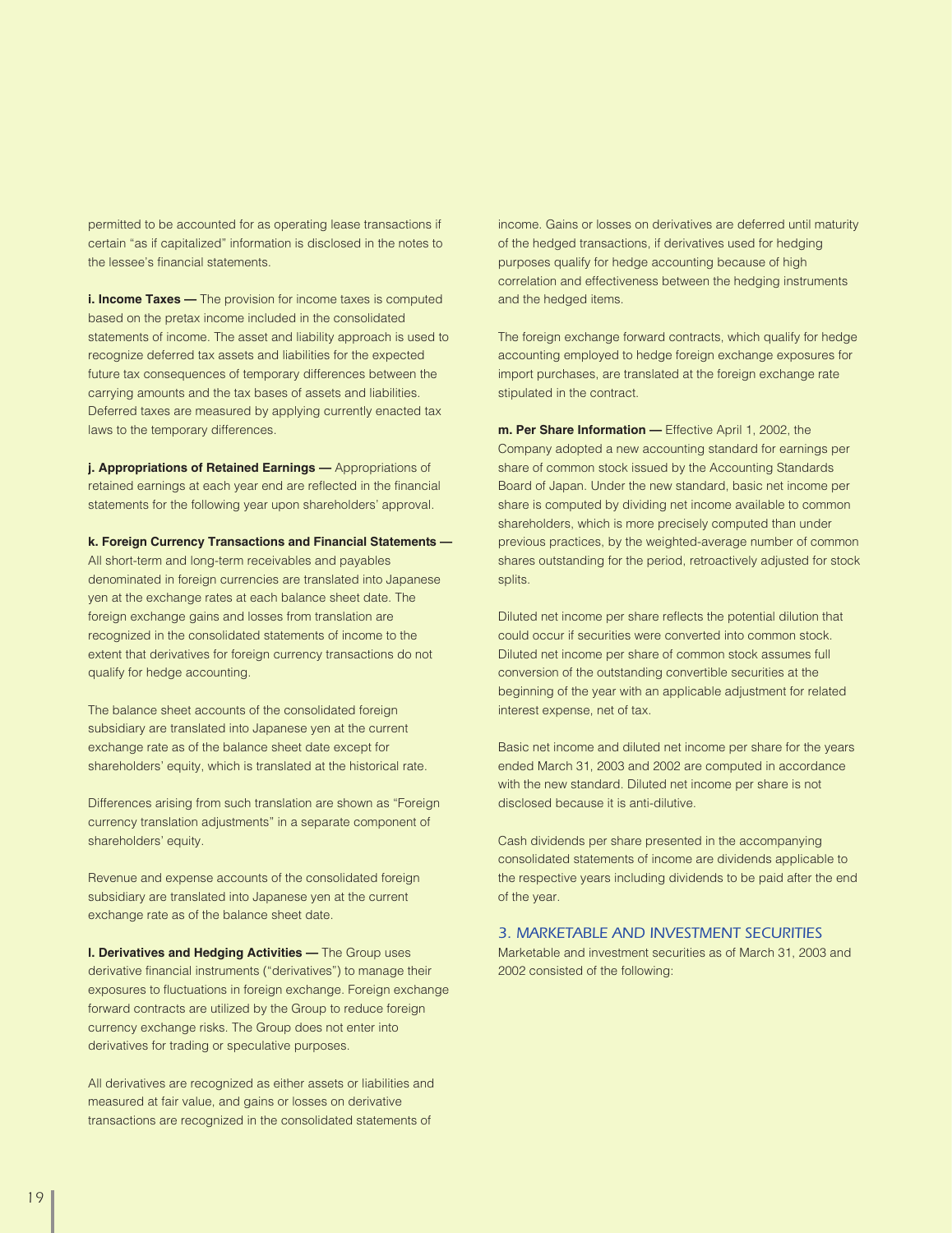|                                                                                                                                                        | Millions of yen                   | Thousands of<br>U.S. dollars      |                                         |
|--------------------------------------------------------------------------------------------------------------------------------------------------------|-----------------------------------|-----------------------------------|-----------------------------------------|
|                                                                                                                                                        | 2003                              | 2002                              | 2003                                    |
| Current:<br>Government and corporate bonds                                                                                                             | 1,335<br>¥                        | ¥ 2,951                           | 11,106<br>S                             |
| Non-current:<br>Marketable equity securities<br>Non-marketable equity securities<br>Government and corporate bonds<br>Trust fund investments and other | ¥<br>255<br>823<br>6,246<br>3,159 | ¥<br>428<br>333<br>3,967<br>3,136 | S<br>2,122<br>6.847<br>51,963<br>26,281 |
| Total                                                                                                                                                  | ¥10.483                           | ¥<br>7.864                        | 87.213<br>S                             |

Information regarding each category of the securities classified as available-for-sale and held-to-maturity at March 31, 2003 and 2002 were as follows:

|                                                  | Millions of yen |        |  |                     |                      |        |               |       |  |
|--------------------------------------------------|-----------------|--------|--|---------------------|----------------------|--------|---------------|-------|--|
| March 31, 2003                                   |                 | Cost   |  | Unrealized<br>Gains | Unrealized<br>Losses |        | Fair<br>Value |       |  |
| Securities classified as:<br>Available-for-sale: |                 |        |  |                     |                      |        |               |       |  |
| <b>Equity securities</b>                         | ¥               | $278*$ |  |                     | $1 \times$           | $24$ ¥ |               | 255   |  |
| Debt securities                                  |                 | 6.648  |  | 62                  |                      | 129    |               | 6.581 |  |
| Others                                           |                 | 3.381  |  | 5                   |                      | 227    |               | 3.159 |  |
| Held-to-maturity                                 |                 | 1.000  |  |                     |                      | 70     |               | 930   |  |

|                                                                       |   | Millions of yen |                     |                  |  |                      |  |                |
|-----------------------------------------------------------------------|---|-----------------|---------------------|------------------|--|----------------------|--|----------------|
| March 31, 2002                                                        |   | Cost            | Unrealized<br>Gains |                  |  | Unrealized<br>Losses |  | Fair<br>Value  |
| Securities classified as:<br>Available-for-sale:<br>Equity securities | ¥ | 488 ¥           |                     | $12 \frac{4}{5}$ |  | 72 ¥                 |  | 428            |
| Debt securities<br>Others                                             |   | 4.381<br>3.138  |                     | 58<br>71         |  | 86<br>73             |  | 4.353<br>3.136 |
| Held-to-maturity                                                      |   | 2.565           |                     | 10               |  | 36                   |  | 2.539          |

|                                                                                                                               | Thousands of U.S. dollars                      |                     |                                               |                                         |  |  |  |  |
|-------------------------------------------------------------------------------------------------------------------------------|------------------------------------------------|---------------------|-----------------------------------------------|-----------------------------------------|--|--|--|--|
| March 31, 2003<br>Cost                                                                                                        |                                                | Unrealized<br>Gains | Unrealized<br>Losses                          | Fair<br>Value                           |  |  |  |  |
| Securities classified as:<br>Available-for-sale:<br><b>Equity securities</b><br>Debt securities<br>Others<br>Held-to-maturity | $2.313$ \$<br>\$.<br>55,308<br>28.128<br>8.319 | 8<br>516<br>42      | $\mathcal{F}$<br>200<br>1.074<br>1.889<br>582 | 2.121<br>S<br>54.750<br>26.281<br>7.737 |  |  |  |  |

Available-for-sale securities whose fair value was not readily determinable as of March 31, 2003 and 2002 were as follows:

|                                      | <b>Carrying Amount</b> |                 |                              |  |  |
|--------------------------------------|------------------------|-----------------|------------------------------|--|--|
|                                      |                        | Millions of yen | Thousands of<br>U.S. dollars |  |  |
|                                      | 2003                   | 2002            | 2003                         |  |  |
| Available-for-sale-Equity securities | 823<br>¥               | 333             | \$6.847                      |  |  |

Proceeds from sales of available-for-sale securities for the years ended March 31, 2003 and 2002 were ¥938 million (\$7,804 thousand) and ¥2,229 million, respectively. Gross realized gains and losses on these sales, computed on the moving average cost basis, were ¥0 million (\$5 thousand) gains for the year ended March 31, 2003 and ¥0 million gains and ¥306 million losses for the year ended March 31, 2002.

The carrying values of debt securities by contractual maturities for securities classified as available-for-sale and held-to-maturity at March 31, 2003 were as follows:

|                                                                  |   | Millions of yen       |   |                     | Thousands of U.S.     | dollars |                     |
|------------------------------------------------------------------|---|-----------------------|---|---------------------|-----------------------|---------|---------------------|
| March 31, 2003                                                   |   | Available<br>for Sale |   | Held to<br>Maturity | Available<br>for Sale |         | Held to<br>Maturity |
| Due in one year or less<br>Due after one year through five years | ¥ | 1.411<br>4.014        |   |                     | \$11,739<br>33,394    |         |                     |
| Due after five years through ten years                           |   | 697                   |   |                     | 5.798                 |         |                     |
| Due after ten years                                              |   | 459                   | ¥ | 1.000               | 3.819                 | \$.     | 8.319               |
| Total                                                            | ¥ | 6.581                 | ¥ |                     | $1.000$ \$54.750 \$   |         | 8.319               |

#### *4. INVENTORIES*

Inventories at March 31, 2003 and 2002 consisted of the following:

|                            |              | Millions of yen | Thousands of<br>U.S. dollars |
|----------------------------|--------------|-----------------|------------------------------|
|                            | 2003<br>2002 |                 | 2003                         |
| Merchandise                | ¥<br>247     | ¥<br>111        | 2,055                        |
| Finished products          | 3,364        | 4,190           | 27,987                       |
| Work in process            | 145          | 182             | 1,206                        |
| Raw materials and supplies | 720          | 878             | 5,990                        |
|                            |              |                 |                              |
| Total                      | 4.476<br>¥   | 5.361<br>¥      | \$37,238                     |

#### *5. LIABILITY FOR RETIREMENT BENEFITS*

Under most circumstances, employees terminating their employment are entitled to certain severance payments based on their rate of pay at the time of termination, years of service and certain other factors. If the termination is involuntary, caused by retirement at the mandatory retirement age or caused by death, the employee is entitled to greater payments than in the case of voluntary termination.

Such severance payments are made in the form of a lump-sum payment from the Company, in case emproyees retire before the normal retirement age.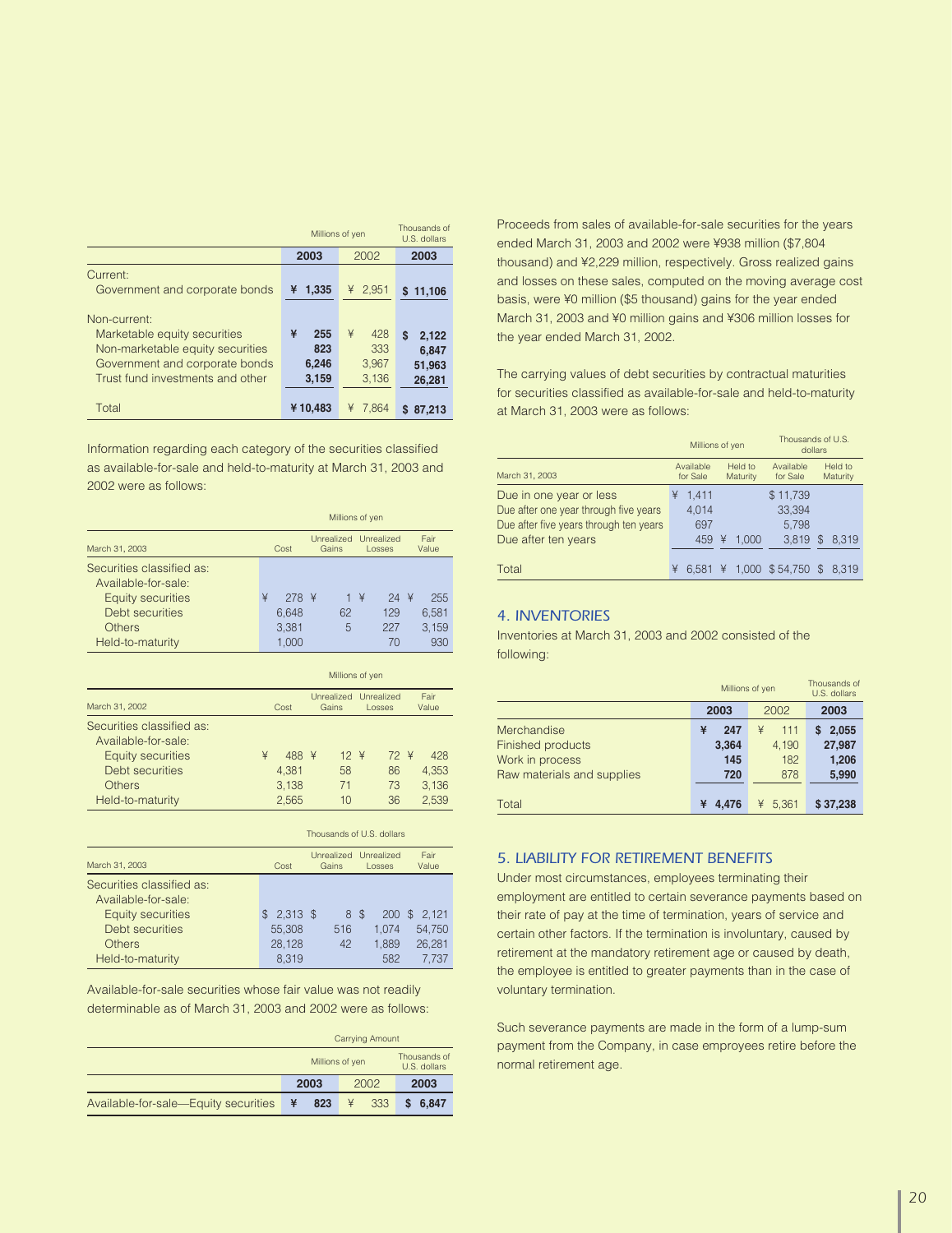The Company has a non-contributory funded pension plan. The non-contributory funded pension plan covers employees only in case they retire at the normal retirement age.

Under the pension plan, employees terminating their employment at the normal retirement age are entitled to receive an annuity or a lump-sum payment at the selection of the terminating employee.

Liabilities for emproyees' retirement benefits as of March 31, 2003 and 2002 consisted of the following:

|                                 | Millions of yen | Thousands of<br>U.S. dollars |           |  |
|---------------------------------|-----------------|------------------------------|-----------|--|
|                                 | 2003            | 2002                         | 2003      |  |
| Projected benefit obligation    | 4.541<br>¥      | 4.465<br>¥                   | \$37,778  |  |
| Fair value of plan assets       | (2,689)         | (2,584)                      | (22, 371) |  |
| Unrecognized actuarial net loss | (433)           | (440)                        | (3,602)   |  |
|                                 |                 |                              |           |  |
| Liabilities presented on the    |                 |                              |           |  |
| consolidated balance sheets     | 1.419<br>¥      | ¥ 1.441                      | \$11,805  |  |

In addition to the aforementioned pension plan, the Company has joined the Tokyo Pharmaceutical Welfare Annuity Foundation, which is established as a mutual pension plan for employees in the same industrial parties. The projected benefit obligation above does not include that of the Foundation. The Company's portion of the plan assets amounted to ¥3,677 million (\$30,591 thousand) as of March 31, 2003.

The components of net periodic benefit costs for the years ended March 31, 2003 and 2002 were as follows:

|                                    |   | Millions of yen |   |      |      | Thousands of<br>U.S. dollars |
|------------------------------------|---|-----------------|---|------|------|------------------------------|
|                                    |   | 2003<br>2002    |   |      | 2003 |                              |
| Service cost                       | ¥ | 312             | ¥ | 302  | s    | 2,596                        |
| Interest cost                      |   | 111             |   | 107  |      | 923                          |
| Expected return on plan assets     |   | (64)            |   | (60) |      | (532)                        |
| Recognized actuarial loss          |   | 48              |   | 40   |      | 399                          |
| Installment on the welfare annuity |   | 166             |   | 165  |      | 1,381                        |
| <b>Others</b>                      |   | 130             |   | 44   |      | 1,082                        |
| Net periodic benefit costs         | ¥ | 703             | ¥ | 598  | s    | 5.849                        |

Assumptions used for the years ended March 31, 2003 and 2002 were set forth as follows:

|                                           | 2003     | 2002     |
|-------------------------------------------|----------|----------|
| Discount rate                             | 2.5%     | 2.5%     |
| Expected rate of return on plan assets    | 2.5%     | 2.5%     |
| Recognition period of actuarial gain/loss | 10 years | 10 years |

The amounts payable to directors and corporate auditors upon retirement are subject to the approval of the shareholders in accordance with the Japanese Commercial Code (the "Code").

#### *6. INCOME TAXES*

The Company and its domestic subsidiaries are subject to a number of different taxes based on income, which, in the aggregate, resulted in a normal effective statutory tax rate of approximately 41.6% for the years ended March 31, 2003 and 2002.

On March 31, 2003, a tax reform law was enacted in Japan which changed the normal effective statutory tax rate from approximately 41.6% to 39.5%, effective for years beginning April 1, 2004. The effects of this change on deferred taxes in the consolidated financial statements for the year ended March 31, 2003 were as follows:

Deferred tax assets, net of deferred tax liabilities: Decrease by ¥31 million (\$258 thousand)

Income taxes — Deferred:

Increase by ¥25 million (\$208 thousand) Unrealized loss on available-for-sale securities: Increase by ¥6 million (\$50 thousand)

The tax effects of significant temporary differences and loss carryforwards which resulted in deferred tax assets and liabilities at March 31, 2003 and 2002 were as follows:

|                                              |         | Millions of yen<br>2003<br>2002<br>¥<br>¥<br>275<br>140<br>133<br>234<br>265<br>(12) |            |  |
|----------------------------------------------|---------|--------------------------------------------------------------------------------------|------------|--|
|                                              |         |                                                                                      |            |  |
| Deferred tax assets:                         |         |                                                                                      |            |  |
| <b>Accrued bonuses</b>                       |         | 229                                                                                  | S<br>2,288 |  |
| Enterprise taxes                             |         | 115                                                                                  | 1,165      |  |
| Liability for directors' and corporate       |         |                                                                                      |            |  |
| auditors' retirement benefits                |         | 130                                                                                  | 1,106      |  |
| Liability for employees' retirement benefits |         | 196                                                                                  | 1,947      |  |
| Other                                        |         | 165                                                                                  | 2,205      |  |
| Less valuation allowance                     |         |                                                                                      | (100)      |  |
|                                              |         |                                                                                      |            |  |
| Total deferred tax assets                    | 1,035   | 835                                                                                  | 8,611      |  |
|                                              |         |                                                                                      |            |  |
| Deferred tax liabilities:                    |         |                                                                                      |            |  |
| Reserve for advanced depreciation and other  | 4       | $\overline{4}$                                                                       | 34         |  |
|                                              |         |                                                                                      |            |  |
| Total deferred tax liabilities               | 4       | $\overline{4}$                                                                       | 34         |  |
|                                              |         |                                                                                      |            |  |
| Net deferred tax assets                      | ¥ 1.031 | ¥<br>831                                                                             | S<br>8.577 |  |

#### *7. CONTINGENT LIABILITIES*

At March 31, 2003, the Group had the following contingent liabilities:

|                                                                                      |       | Millions of yen Thousands of<br>U.S. dollars |
|--------------------------------------------------------------------------------------|-------|----------------------------------------------|
| Guarantees of employees' housing loans<br>Recourse obligation for the balance on the | 797   | \$ 6.631                                     |
| transfers of payables in factoring transactions                                      | 1.135 | 9.443                                        |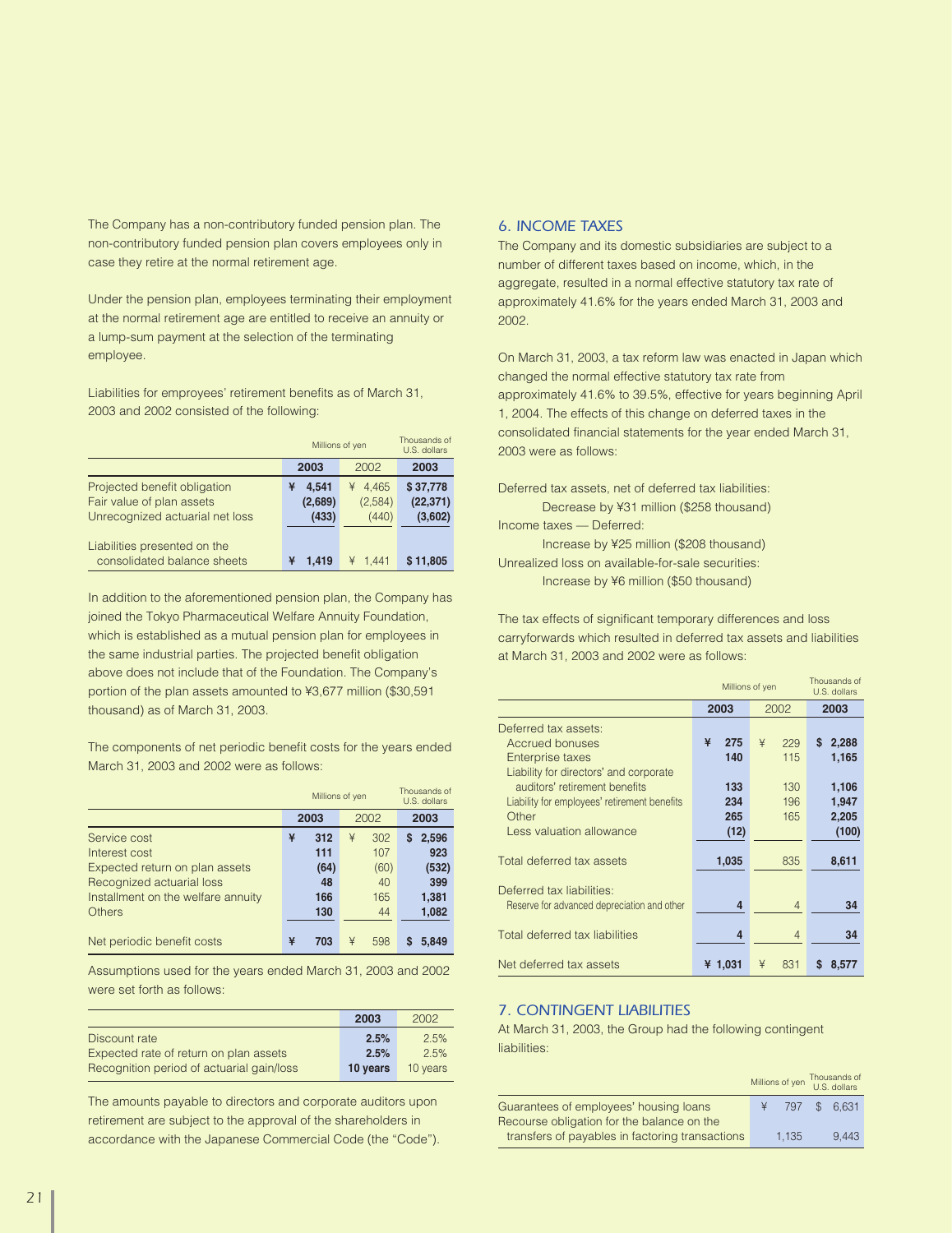#### *8. SHAREHOLDERS*' *EQUITY*

Japanese companies are subject to the Code to which certain amendments became effective from October 1, 2001.

The Code was revised whereby common stock par value was eliminated resulting in all shares being recorded with no par value and at least 50% of the issue price of new shares is required to be recorded as common stock and the remaining net proceeds as additional paid-in capital, which is included in capital surplus. The Code permits Japanese companies, upon approval of the Board of Directors, to issue shares to existing shareholders without consideration as a stock split. Such issuance of shares generally does not give rise to changes within the shareholders' accounts.

The revised Code also provides that an amount at least equal to 10% of the aggregate amount of cash dividends and certain other appropriations of retained earnings associated with cash outlays applicable to each period shall be appropriated as a legal reserve (a component of retained earnings) until such reserve and additional paid-in capital equals 25% of common stock. The amount of total additional paid-in capital and legal reserve that exceeds 25% of the common stock may be available for dividends by resolution of the shareholders. In addition, the Code permits the transfer of a portion of additional paid-in capital and legal reserve to the common stock by resolution of the Board of Directors.

The revised Code eliminated restrictions on the repurchase and use of treasury stock allowing Japanese companies to repurchase treasury stock by a resolution of the shareholders at the general shareholders meeting and dispose of such treasury stock by resolution of the Board of Directors beginning April 1, 2002. The repurchased amount of treasury stock cannnot exceed the amount available for future dividend plus amount of common stock, additional paid-in capital or legal reserve to be reduced in the case where such reduction was resolved at the general shareholders meeting.

The amount of retained earnings available for dividends under the Code was ¥46,097 million (\$383,502 thousand) as of March 31, 2003, based on the amount recorded in the Company's general books of account. In addition to the provision that requires an appropriation for a legal reserve in connection with the cash payment, the Code imposes certain limitations on the amount of retained earnings available for dividends.

Dividends are approved by the shareholders at a meeting held subsequent to the fiscal year to which the dividends are applicable. Semiannual interim dividends may also be paid upon resolution of the Board of Directors, subject to certain limitations imposed by the Code.

The Company has following stock option plan. The plan provides for granting options to directors and employees to 228 thousand shares of the Company's common stock in the period from July 1, 2004 to June 29, 2007. The options will be granted at an exercise price of ¥2,687 (\$22.35). The Company plans to issue acquired treasury stock upon exercise of the stock options.

#### *9. LEASES*

The Group, as a lessee, leases certain machinery, computer equipment and other assets, and as a lessor, leases certain bed.

Total lease payments included in cost of sales and selling, general and administrative expenses under finance lease arrangements that do not transfer ownership of the leased property to the lessee were ¥112 million (\$932 thousand) and ¥94 million for the years ended March 31, 2003 and 2002, respectively. Total lease revenues were ¥0 million (\$4 thousand) for the year ended March 31, 2003.

#### (1) The Group as Lessee

Pro forma information of leased property such as acquisition cost, accumulated depreciation, obligations under finance lease, depreciation expense and interest expense of finance leases that do not transfer ownership of the leased property to the lessee on an "as if capitalized" basis for the years ended March 31, 2003 and 2002 was as follows:

|                                                     |                 | Millions of yen |                     |  |  |
|-----------------------------------------------------|-----------------|-----------------|---------------------|--|--|
|                                                     | 2003            | 2002            | 2003                |  |  |
| <b>Acquisition cost</b><br>Accumulated depreciation | ¥<br>425<br>264 | ¥<br>437<br>219 | 3,536<br>S<br>2,197 |  |  |
| Net leased property                                 | ¥<br>161        | 218             | 1.339               |  |  |

Obligations under finance leases :

|                                           | Millions of yen |          |   |           | Thousands of<br>U.S. dollars |            |  |
|-------------------------------------------|-----------------|----------|---|-----------|------------------------------|------------|--|
|                                           |                 | 2003     |   | 2002      |                              | 2003       |  |
| Due within one year<br>Due after one year | ¥               | 91<br>74 | ¥ | 93<br>131 | S                            | 757<br>616 |  |
| Total                                     | ¥               | 165      | ¥ | 224       |                              | 1.373      |  |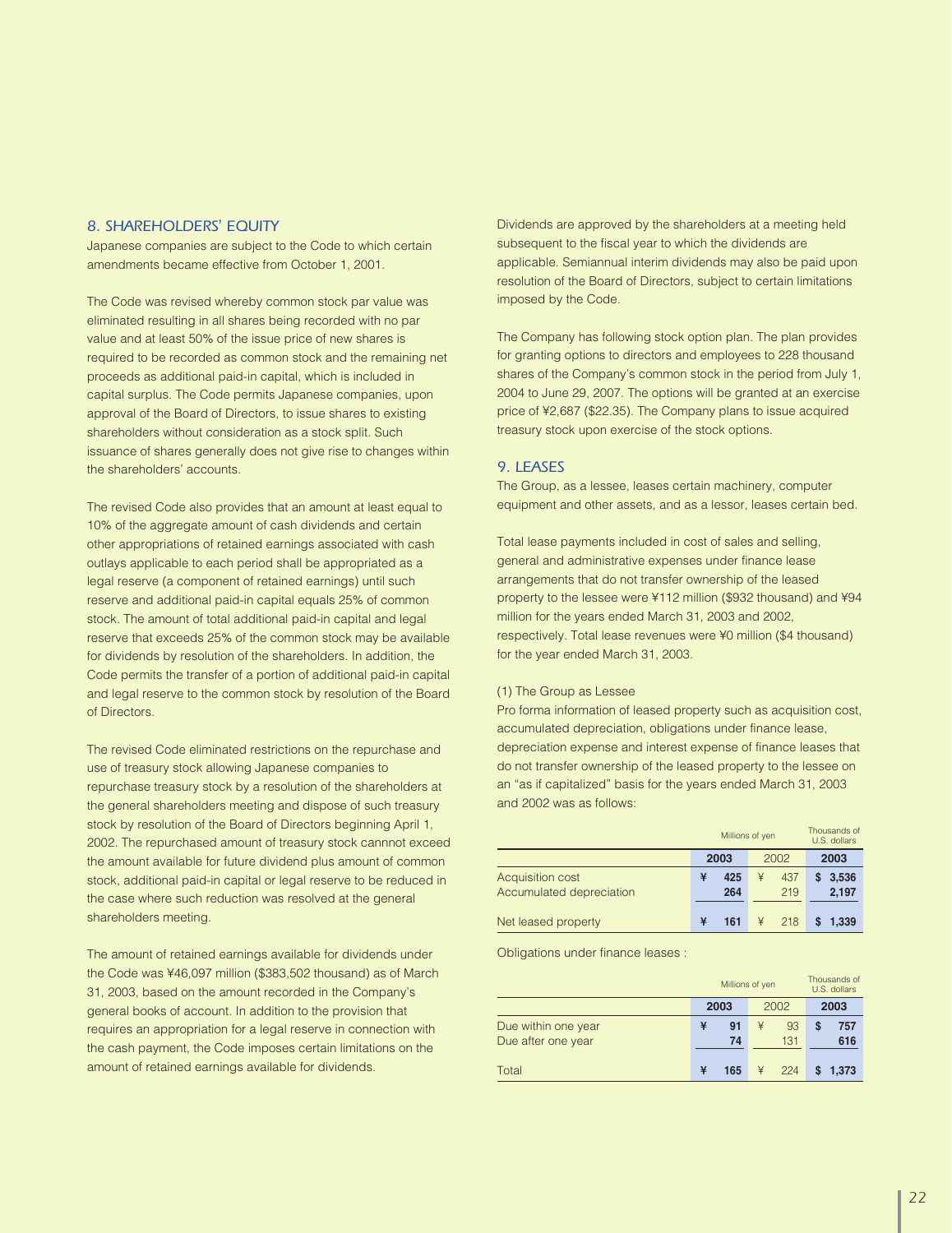Depreciation expense and interest expense under finance leases:

|                                          | Millions of yen |          |   | Thousands of<br>U.S. dollars |   |           |
|------------------------------------------|-----------------|----------|---|------------------------------|---|-----------|
|                                          |                 | 2003     |   | 2002                         |   | 2003      |
| Depreciation expense<br>Interest expense | ¥               | 104<br>6 | ¥ | 88                           | S | 865<br>50 |
| Total                                    | ¥               | 110      | ¥ | 95                           |   | 915       |

Depreciation expense and interest expense, which were not reflected in the accompanying consolidated statements of income, were computed by the straight-line method and the interest method, respectively.

#### (2) The Group as Lessor

Pro forma information of leasing property such as acquisition cost, accumulated depreciation, credits under finance lease, depreciation expense and interest income of finance leases that do not transfer ownership of the leasing property to the lessee on an "as if capitalized" basis for the year ended March 31, 2003 was as follows:

|                                              | Millions of yen |    | Thousands of<br>U.S. dollars |
|----------------------------------------------|-----------------|----|------------------------------|
| Acquisition cost<br>Accumulated depreciation |                 | 15 | 125                          |
| Net leased property                          |                 | 14 | 116                          |

Credits under finance leases:

|                     | Millions of yen |    |   | Thousands of<br>U.S. dollars |
|---------------------|-----------------|----|---|------------------------------|
| Due within one year |                 |    | S |                              |
| Due after one year  |                 | 12 |   | 99                           |
| Total               |                 | 14 |   | 116                          |

Depreciation expense and interest income, which are reflected in the accompanying consolidated statements of income, were computed by the straight-line method and the interest method, respectively.

#### *10. RESEARCH AND DEVELOPMENT COSTS*

Research and development costs charged to income were ¥1,075 million (\$8,943 thousand) and ¥983 million for the years ended March 31, 2003 and 2002, respectively.

#### *11. DERIVATIVES*

The Group enters into foreign exchange forward contracts in order to hedge market risk. Foreign exchange forward contracts were used to hedge foreign exchange risk associated with certain liabilities denominated in the foreign currency.

The Group does not hold or issue derivatives for trading or speculative purposes.

Derivatives are subject to market risk and credit risk from potential fluctuations in foreign exchange rates. The Group does not anticipate any losses arising from credit risk because the counterparties to those derivatives are limited to highly rated major financial institutions.

Derivative transactions are controlled by the finance department in accordance with the Group's internal regulations and are periodically reported by the finance manager in regular meetings of the Board of Directors.

All derivatives were excluded from the disclosure of market value information because all of them were qualified for hedge accounting and recorded on the consolidated balance sheets as of March 31, 2003 and 2002.

#### *12. SUBSEQUENT EVENT*

On June 27, 2003, the shareholders of the Company authorized the following appropriations of retained earnings as of March 31, 2003:

|                                                                                       |   | Millions of yen | Thousands of<br>U.S. dollars |
|---------------------------------------------------------------------------------------|---|-----------------|------------------------------|
| Ordinary year-end cash dividends,<br>$412$ (\$0.10) per share<br>Bonuses to directors | ¥ | 377<br>37       | \$ 3.136<br>308              |
| Total                                                                                 |   |                 | 414 \$ 3.444                 |

At the general shareholders meeting held on June 27, 2003, the Company's shareholders approved the following the purchase of treasury stock for the related reduction of retained earnings:

#### **Purchase of Treasury Stock**

The Company was authorized to repurchase up to 1,000 thousand shares of the Company's common stock (aggregate amount of ¥2,000 million) as treasury stock until the next general shareholders meeting.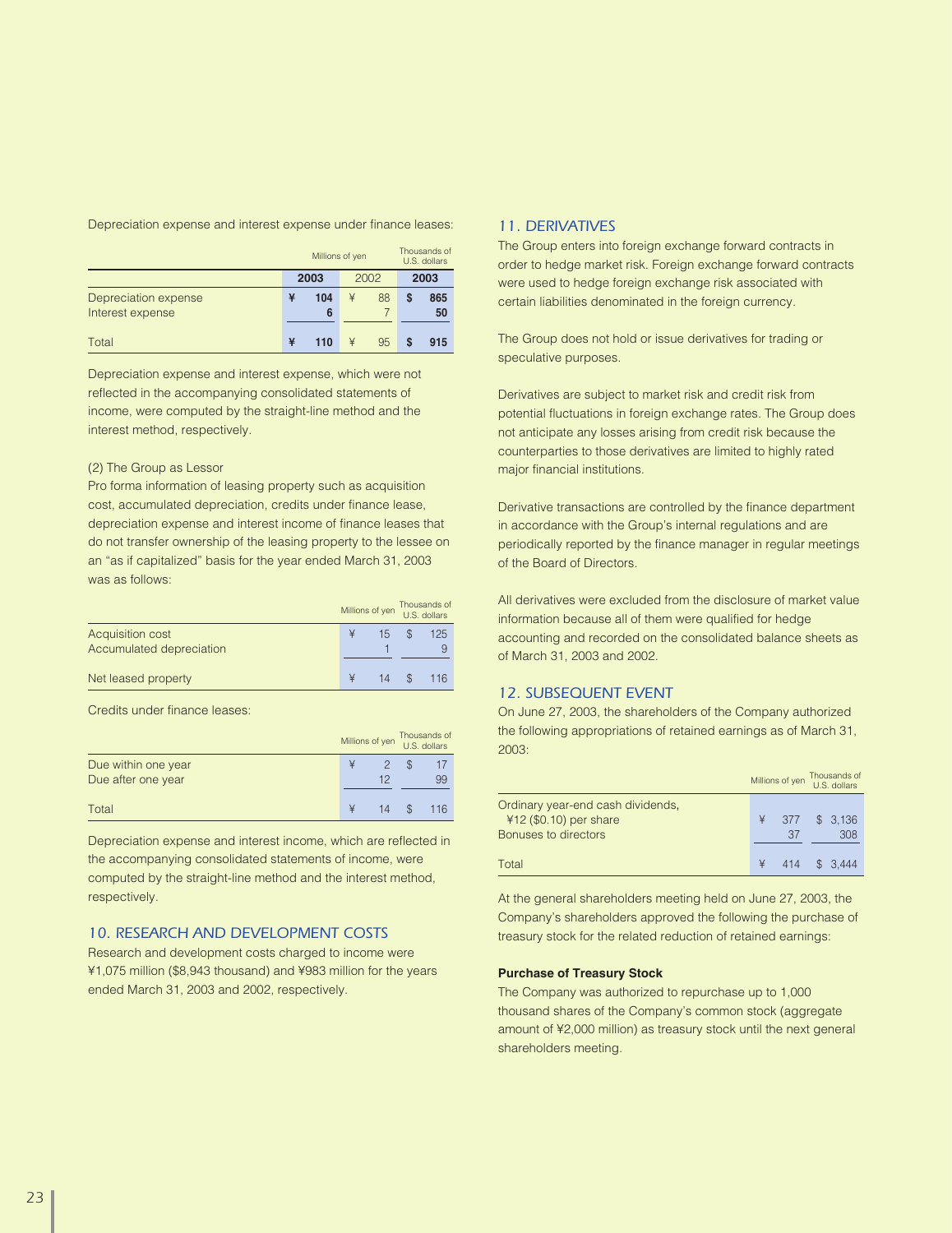Tohmatsu & Co. MS Shibaura Building 13-23. Shibaura 4-chome Minato-ku, Tokyo 108-8530, Japan

Tel:+81-3-3457-7321 Fax:+81-3-3457-1694 www.tohmatsu.co.in

### **Deloitte Touche** Tohmatsu

#### **INDEPENDENT AUDITORS' REPORT**

To the Board of Directors of Paramount Bed Co., Ltd.:

We have audited the accompanying consolidated balance sheets of Paramount Bed Co., Ltd. and subsidiaries as of March 31, 2003 and 2002, and the related consolidated statements of income, shareholders' equity, and cash flows for the years then ended, all expressed in Japanease yen. These consolidated financial statements are the responsibility of the Company's management. Our responsibility is to express an opinion on these consolidated financial statements based on our audits.

We conducted our audits in accordance with auditing standards, procedures and practices generally accepted and applied in Japan. Those standards require that we plan and perform the audit to obtain reasonable assurance about whether the financial statements are free of material misstatement. An audit includes examining, on a test basis, evidence supporting the amounts and disclosures in the financial statements. An audit also includes assessing the accounting principles used and significant estimates made by management, as well as evaluating the overall financial statement presentation. We believe that our audits provide a reasonable basis for our opinion.

In our opinion, the consolidated financial statements referred to above present fairly, in all material respects, the consolidated financial position of Paramount Bed Co., Ltd. and subsidiaries as of March 31, 2003 and 2002, and the consolidated results of their operations and their cash flows for the years then ended in conformity with accounting principles and practices generally accepted in Japan.

Our audits also comprehended the translation of Japanease yen amounts into U.S. dollar amounts and, in our opinion, such translation has been made in conformity with the basis stated in Note 1. Such U.S. dollar amounts are presented solely for the convenience of readers outside Japan.

Deloitte Touche Tohmatsu

June 27, 2003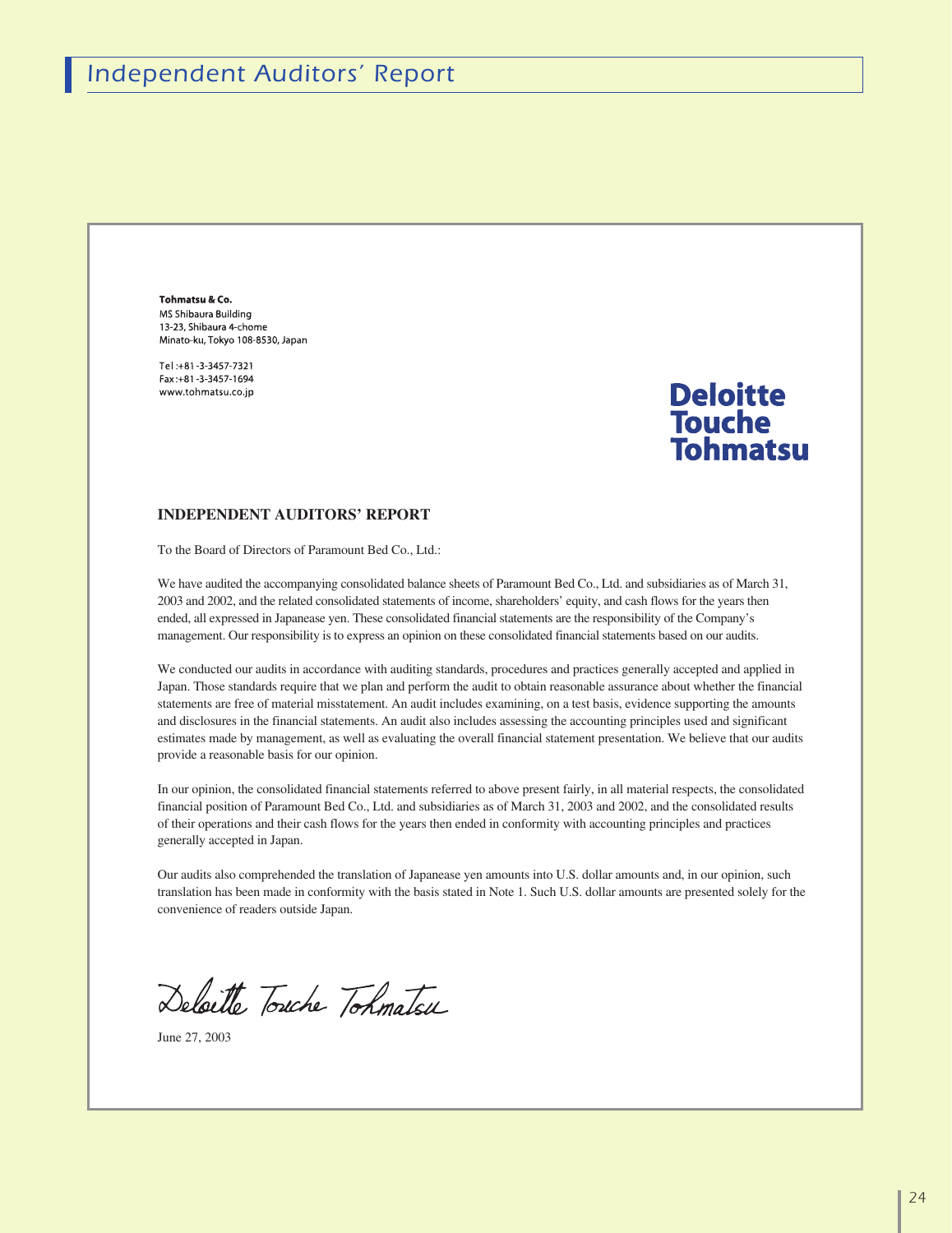## *Corporate History*

In 1947 the Company's founder, Ryusuke Kimura, bought scrapped hospital beds that were delivered to the government during World War II, refurbished them, and sold them. More than half a century has passed since then, and the Company's brief history up to now is described below.

| May 1947: Ryusuke Kimura founds Kimura Shindai Seisakujo Ltd. as a private               |                                             |
|------------------------------------------------------------------------------------------|---------------------------------------------|
| enterprise, and starts manufacturing hospital beds.                                      |                                             |
| May 1950: Kimura Shindai Industry Co., Ltd. is established with capital of 200           |                                             |
| thousand yen. Paramount Bed is adopted as the brand name.                                |                                             |
| May 1953: Edogawa plant is built.                                                        |                                             |
| July 1955: Gatch (hospital) bed is developed.                                            | Gatch (hospital) bed                        |
| May 1961: Head office is moved to current location.                                      |                                             |
| April 1962: KA-45, the first electric bed in Japan, is developed and sold.               |                                             |
| March 1966: Kyushu sales office (now Fukuoka branch) is set up.                          |                                             |
| May 1966: Chiba plant is built.                                                          |                                             |
| February 1970: Matsuo plant is built and absorbs Edogawa plant operation.                |                                             |
| February 1971: Osaka branch is set up.                                                   |                                             |
| January 1972: KA-500 and KA-600 Series hospital beds are developed and sold.             | KA-500 Series hospital bed                  |
| September 1977: Hiroshima and Nagoya sales offices (now Hiroshima branch and             |                                             |
| Nagoya branch) are set up.                                                               |                                             |
| June 1980: Scot-klean (automatic urine receptacle) is developed and sold.                |                                             |
| <b>December 1983:</b> KQ-100 (Aura electric bed) home-care bed is developed and sold.    |                                             |
| July 1986: The Company absorbs Paramount Sendai Co., Ltd. (now Sendai                    |                                             |
| branch) and Paramount Sapporo Co., Ltd. (now Sapporo branch).                            |                                             |
| March 1987: Corporate name is changed to Paramount Bed Co., Ltd.                         |                                             |
| <b>December 1987:</b> The Company shares are listed on the JASDAQ market.                |                                             |
| November 1988: Paracare Mattress, a mattress made from new material, is developed        | Aura electric bed                           |
| and sold.                                                                                |                                             |
| October 1990: Hestia Series (beds for elderly-care facilities) is developed and sold.    |                                             |
| April 1991: Ryusuke Kimura and Kenji Kimura become Chairman and President,               |                                             |
| respectively.                                                                            |                                             |
| January 1992: KA-900 Series (microcomputer controlled electric beds) is developed        |                                             |
| and sold.                                                                                |                                             |
| May 1992: Yokohama branch is set up.                                                     | <b>Hestia Series</b>                        |
| October 1993: Rakusho Series (home-care beds) is developed and sold.                     |                                             |
| December 1993: The Company shares are listed on the Second Section of the Tokyo          |                                             |
| Stock Exchange.                                                                          |                                             |
| June 1994: Central showroom is set up.                                                   |                                             |
| September 1995: PT. Paramount Bed Indonesia is set up as an overseas subsidiary.         |                                             |
| May 1996: Takamatsu branch is set up.                                                    |                                             |
| September 1996: The Company shares are listed on the First Section of the Tokyo Stock    |                                             |
| Exchange.                                                                                | Rakusho Series home-care bed                |
| April 1997: Kyma Aura Bed Series (home-care beds) is developed and sold.                 |                                             |
| October 1997: Customer Service Center is set up.                                         |                                             |
| October 1998: KA-6000 Series (hospital beds) is developed and sold.                      |                                             |
| April 1999: New Scot-klean (automatic urine receptacle) is developed and sold.           |                                             |
| May 1999: Obtain ISO9001 certification.                                                  |                                             |
| October 1999: Aura 21 Series (home-care beds) is developed and sold.                     |                                             |
| February 2000: Club Paramount Series (highly functional family beds) is developed        | Club Paramount highly functional family bed |
| and sold.                                                                                |                                             |
| October 2000: Saitama branch is set up.                                                  |                                             |
| February 2001: Callisto Series (beds for elderly-care facilities) is developed and sold. |                                             |
| October 2001: Nagoya branch relocates to newly-built office.                             |                                             |
| January 2002: Shanghai representative office is set up.                                  |                                             |
| July 2002: PARA TECHNO Co., Ltd. is set up as a consolidated subsidiary.                 |                                             |
| May 2003: A new brand INTIME, which provides sound sleep and excellent                   |                                             |
| health, is established.                                                                  | <b>Callisto Series</b>                      |
|                                                                                          |                                             |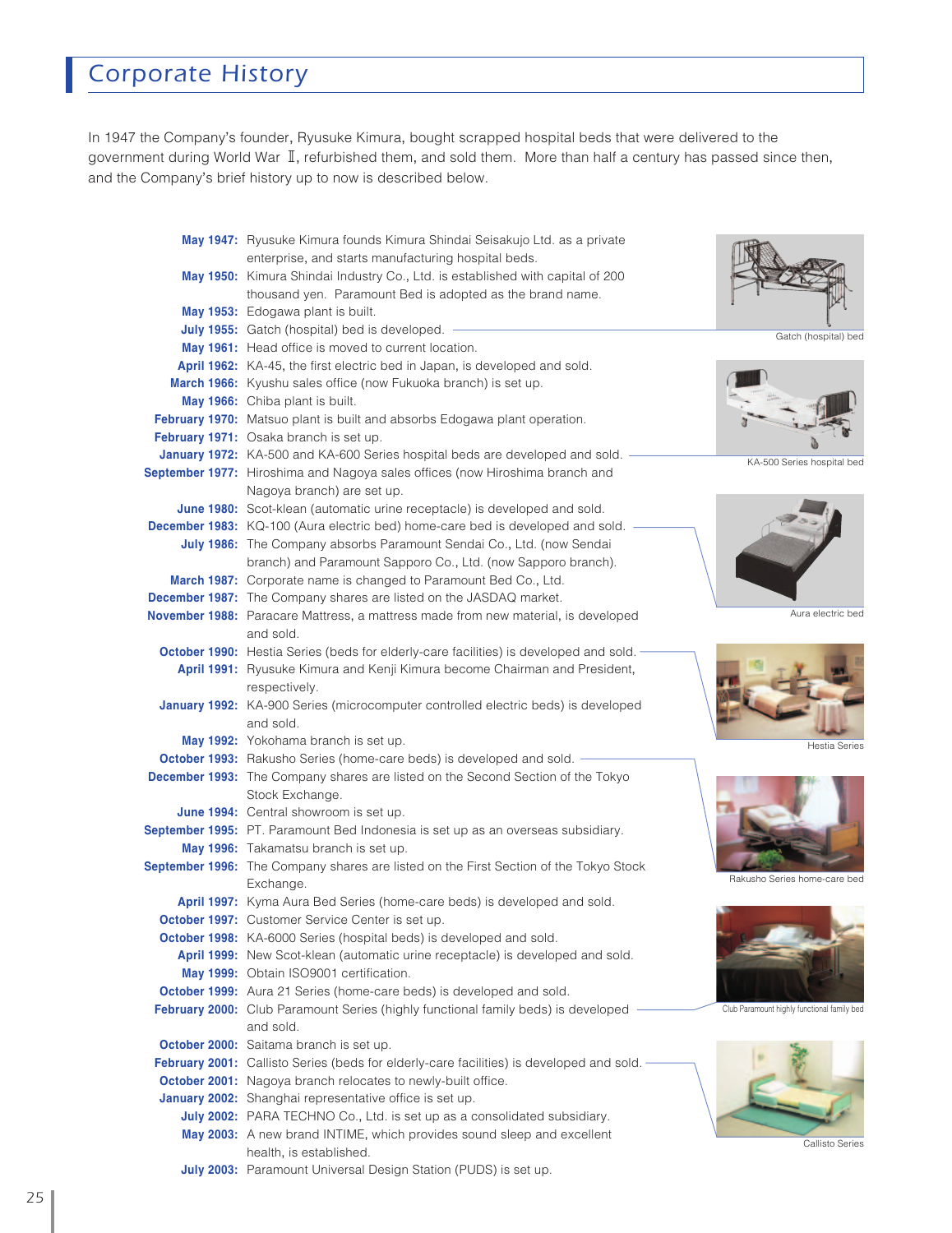### **Corporate Information** As of March 31, 2003

#### *Corporate Data Network*

Corporate Name: Head Office:

Founded: Capital: Number of Employees: Paramount Bed Co., Ltd. 14-5, Higashisuna 2-chome, Koto-ku, Tokyo 136-8670, Japan May 1947 ¥6,591 million 1,010

> Tadaharu Kato Ikuo Sakamoto Katsura Ogino Tadahiro Sekine Kenji Sasanuma Tetsuo Takekawa Etsuji Ikegami

#### *Board of Directors and Corporate Auditors (As of June 27,2003)*

| President and Representative Director:      | Kenji Kimura                      |
|---------------------------------------------|-----------------------------------|
| Vice-president and Representative Director: | Kyosuke Kimura                    |
| Directors:                                  | Ichiro Motozu<br>Michihide Kimura |

Standing Corporate Auditors:

Corporate Auditors:

#### *Shareholder Information*

| <b>Authorized Shares:</b> | 100.000.000 |
|---------------------------|-------------|
| <b>Issued Shares:</b>     | 31.682.526  |
| Number of Shareholders:   | 22.678      |

#### *Major Shareholders*

|                                              | Owned (Thousands) | Number of Shares Percentage of Voting Right to<br>Total Shares Issued (%) |
|----------------------------------------------|-------------------|---------------------------------------------------------------------------|
| Kimura Kosan Co., Ltd.                       | 6,607             | 21.1                                                                      |
| Kenji Kimura                                 | 3,134             | 10.0                                                                      |
| Kyosuke Kimura                               | 2,413             | 7.7                                                                       |
| Michihide Kimura                             | 1,595             | 5.1                                                                       |
| Mizuho Bank, Ltd.                            | 1,570             | 5.0                                                                       |
| The Kimura Foundation for Nursing Education  | 801               | 2.5                                                                       |
| Japan Trustee Services Bank, Ltd. (Trust)    | 799               | 2.5                                                                       |
| Ryusuke Kimura                               | 699               | 2.2                                                                       |
| Mizuho Corporate Bank, Ltd.                  | 626               | 2.0                                                                       |
| The Master Trust Bank of Japan, Ltd. (Trust) | 609               | 1.9                                                                       |

#### *Ownership among Shareholders*

|                             | Owned (Thousands) Shares Issued (%) | Number of Shares Percentage of Total |
|-----------------------------|-------------------------------------|--------------------------------------|
| Financial institutions      | 65.396                              | 20.6                                 |
| Security firms              | 1,322                               | 0.4                                  |
| Foreign corporations        | 4.443                               | 1.4                                  |
| Other domestic corporations | 80,729                              | 25.5                                 |
| Individuals and others      | 162,224                             | 51.2                                 |
| Treasury stock              | 2.709                               | 0.9                                  |

#### *Domestic*

#### **Head Office**

- 14-5, Higashisuna 2-chome, Koto-ku, Tokyo 136-8670
- Tel. +81-3-3648-1111(key number) Tel. +81-3-3648-1171(Sales division)
- **Branches**
- Sapporo Branch ●
	- 318-11, Nishi 13-chome, Minaminijo, Chuo-ku, Sapporo 060-0062 Tel. +81-11-271-1181
- Sendai Branch ●
	- 3-3, Oroshi-machi 2-chome, Wakabayashi-ku, Sendai 984-0015 Tel. +81-22-239-5211
- Saitama Branch ●
	- 4-7, Kamiochiai 9-chome, Saitama 338-0001
- Tel. +81-48-852-0707 ●
- Yokohama Branch 1715-1, Tsuruma, Machida, Tokyo 194-0004
- Tel. +81-42-795-8800
- Nagoya Branch
- 20-17, Izumi 1-chome, Higashi-ku, Nagoya 461-0001 Tel. +81-52-963-0600
- Osaka Branch 3-33, Tosabori 2-chome, Nishi-ku, Osaka 550-0001 Tel. +81-6-6443-8791 ●
- Hiroshima Branch
	- 8-5, Yokogawa-cho 3-chome, Nishi-ku, Hiroshima 733-0011 Tel. +81-82-293-1311
- Takamatsu Branch 223-1, Goto-cho, Takamatsu, Kagawa 761-8031 Tel. +81-87-881-8800
- Fukuoka Branch

14-20, Hakataeki-higashi 3-chome, Hakata-ku, Fukuoka 812-0013 Tel. +81-92-461-1131

### INTIME Kyobashi and PUDS ● **INTIME Shops and PUDS (Paramount Universal Design Station)**

- Sumitomo Mitsui Hull Tepco Bldg.1F 6-1, Kyobashi 1-chome, Chuo-ku, Tokyo 104-0031
- Tel.+81-3-5250-1515(INTIME)
- 
- \*Opened on May 17, 2003 Tel.+81-3-5250-1535(PUDS)
- \*Opened on July 2, 2003
- INTIME Shinsaibashi
	- Sanei Shinsaibashi Bldg.1F 13-15, Nishishinsaibashi 1-chome, Chuo-ku, Osaka 542-0086 Tel.+81-6-6245-9021
- \*Opened on May 17, 2003 ● INTIME Nagoya
- Address: Same as Nagoya Branch
- Tel.+81-52-963-6800 \*Opened on May 17, 2003
- **Plants**
- Chiba Plant
- 2078, Shirahata, Naruto-machi, Sambu-gun, Chiba 289-1306 Tel. +81-475-82-6111
- Matsuo Plant ●
	- 617, Kashikehongo, Matsuo-machi, Sambu-gun, Chiba 289-1537 Tel. +81-479-86-3331
- Ohira Plant
	- 690-1, Aza Uenohara, Shimonogo, Matsuo-machi, Sambu-gun, Chiba 289-1536 Tel. +81-479-86-2121
- **Subsidiary**
- PARA TECHNO CO., LTD. 14-5, Higashisuna 2-chome, Koto-ku, Tokyo 136-8670 Tel. +81-3-3648-3331

#### *Overseas*

#### ● **Representative Office**

Shanghai Representative Office Paramount Bed Co., Ltd. Shanghai representative office Suite 1701, Shanghai Plaza Building, No.138, Huai Hai M. Road, Shanghai 200021, P.R.China Tel. +86-021-5383-5111 or 5383-6111

URL: http://www.paramountbed.com/ **Subsidiary**

#### PT. Paramount Bed Indonesia ●

MM2100 Industrial Town, Block M-1-1 Export Processing Zone, Cikarang Barat Bekasi 17520, Jawa Barat, Indonesia Tel. +62-21-8980715